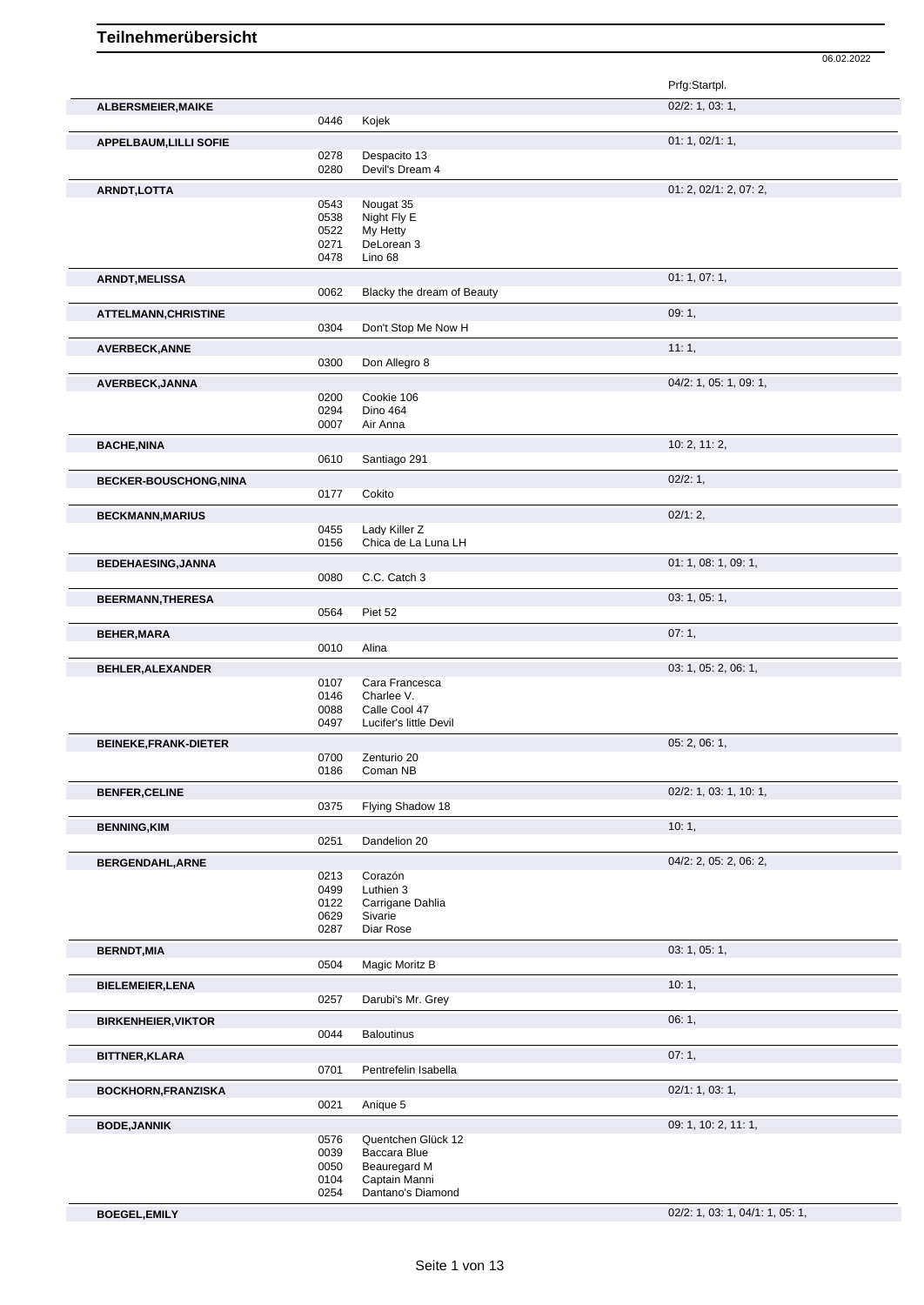Prfg:Startpl. 0120 Carpe Diem 58 0362 Firella 4 **BOEKER, DARIA** 02/2: 1, 04/1: 1, 0358 Finnsbury Finnsbury **BOESCH,KIRA** 08: 1, 09: 2, 0017 Amolette 3 0611 Saphira 280 0258 Davengo 3<br>0635 Solero 103 Solero 103 **BRAUER,VANESSA** 02/2: 1, 09: 1, 0520 My Corgar Cruise **BREITENBACH,MAYA** 07: 1, **BREITHAUPT DR., NICOLA** 0050 **Beauredard M** 09: 1, 09: 1, 09: 1, Beauregard M **BRESKEWITZ,JULIETTE-ALEGRA** 0527 Napalou 0527 04/1: 1, 05: 1, 08: 1, 10: 1, 0527 Napalou<br>0290 Diddy Wo Diddy Wonderland **BRINKMANN, CHIARA** 11: 1, 242 Da Vinci 245 0242 Da Vinci 245<br>0190 Con Cuore 0190 Con Cuore<br>0633 Skyrocker 0633 Skyrocker 3<br>0121 Carreras Ro 0121 Carreras Royal<br>0424 High Hope K High Hope K **BRUEGGER,LEA** 01: 1, 07: 1, 0535 Next Generation<br>0388 Freixenet 68 0388 Freixenet 68<br>0506 Mama's Lieb 0506 Mama's Liebling<br>0407 Golden Girl's Ne 0407 Golden Girl's Nelly<br>0365 Flecki 92 Flecki 92 **BRUEGGER,SINA** 02/1: 1, 04/1: 1, 09: 1, 10: 1, 0535 Next Generation<br>0388 Freixenet 68 Freixenet 68 0506 Mama's Liebling 0407 Golden Girl's Nelly **BRUESER,CATHARINA** 11: 1, 0606 Salisbury Hill **BUECKER, CHRISTINE** 06: 1, 0128 Castella H **BUEHLER,JOELINA** 03: 2, 04/2: 2, 03: 2, 04/2: 2, 05/2 CHER,JOELINA 0632 Skyline B 0632 Skyline B<br>0666 Ultrafly Ultrafly **BUSCHMANN,ISABEL** 02/1: 1, 03: 3, 04/1: 1, 0188 Comtess JH<br>0382 Franklin's Gi 0382 Franklin's Girl<br>0625 Sir Hellium Sir Hellium **BUSCHMANN,YOSEFIN** 02/1: 1, 0601 Römer's Halloween<br>0382 Franklin's Girl Franklin's Girl **DEMARCZYK,NADJA** 03: 1, 08: 1, 09: 1, 09: 1, 09: 1, 09: 1, 09: 1, 09: 1, 09: 1, 09: 1, 09: 1, 09: 1, 09: 1, 09: 1, 0699 Wolke 337<br>0013 Amarena 4 0013 Amarena 40<br>0578 Quinderella Quinderella 4 **DENKER, LEA-SOPHIE** 0184 Colours of life 0184 Colours of life 04/1: 1, 05: 2, 06: 1, Colours of life 0521 My Creganna Mor **DEWES,ANTONIA** 02/1: 1, 03: 1, 04/2: 2, 05: 2, 0526 Nanuk 77 0354 Fine Vicky 0003 Ace of Spades 5<br>0319 Easy-Top Easy-Top **DINKELS,NADINE** 03: 1, 04/1: 1, 0454 Lady 2399 **DIPPONG,LISA** 11: 1, Sheldon Junior **DISSEL,KATHARINA** 09: 1, 0595 Rock's Flora Rock's Flora **DOLLISCHECK,NINA** : 0, **DONTSCH,DANA** 08: 1,

<sup>0272</sup> Dembélé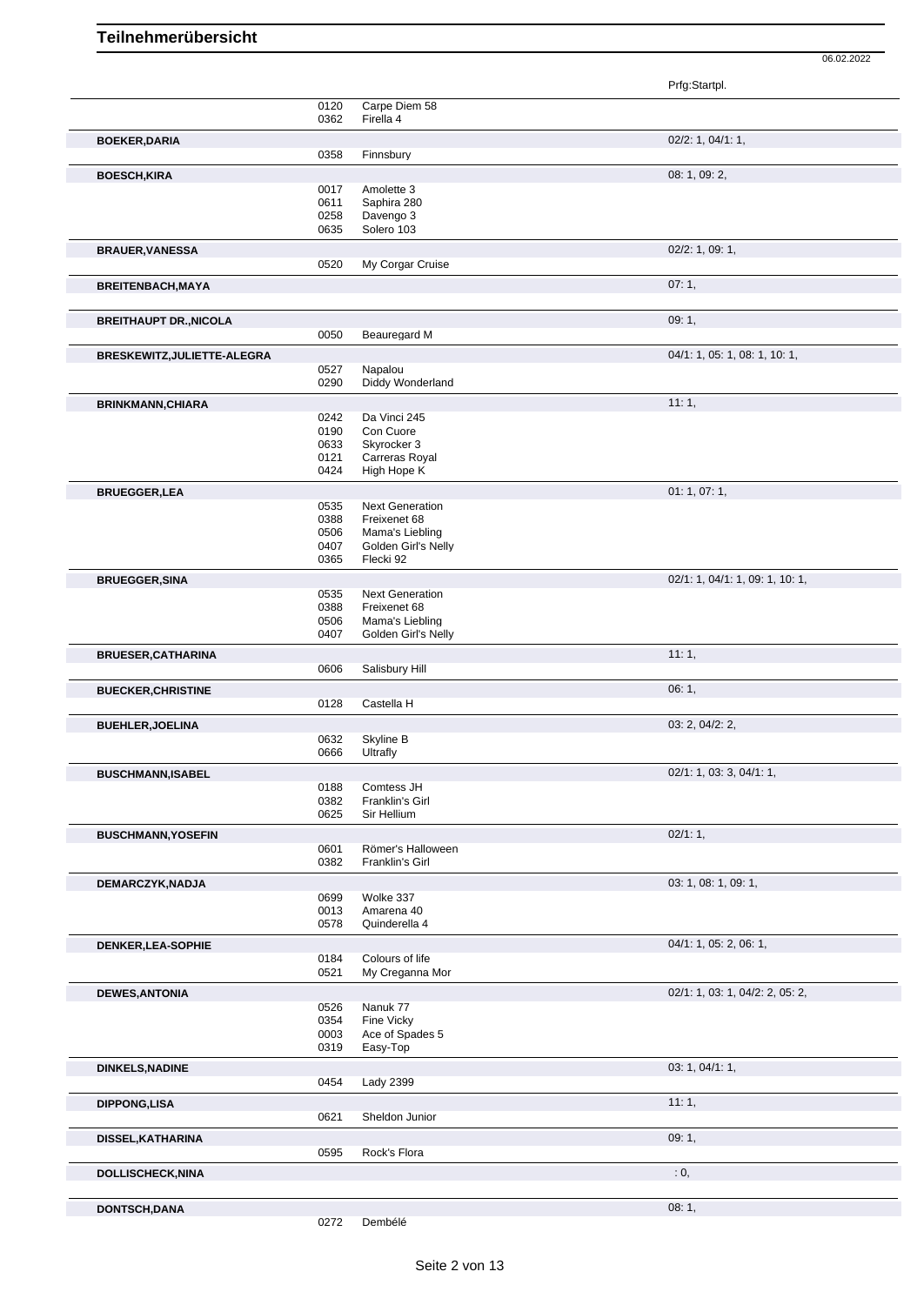|                              |              |                                | Prfg:Startpl.            |
|------------------------------|--------------|--------------------------------|--------------------------|
| <b>DRELMANN,IDA</b>          |              |                                | 07:1,                    |
|                              | 0415         | Hannah 64                      |                          |
| <b>EBBESMEIER, MANFRED</b>   |              |                                | 05: 1, 06: 1,            |
|                              | 0137         | Cekoda                         |                          |
| <b>EBBINGHAUS, MARIE</b>     |              |                                | 05: 1, 06: 1,            |
|                              | 0185         | Columbo 58                     |                          |
| EICHER, LEOKADIA             | 0510         | Mascapone 5                    | 02/1: 1, 03: 1,          |
|                              |              |                                |                          |
| <b>EICKSCHEN, LILLI ROSE</b> | 0483         | Little Landor 3                | 02/1: 1, 03: 1, 04/1: 1, |
| <b>EISING, LARA</b>          |              |                                | 02/2: 1, 03: 1, 04/1: 1, |
|                              | 0112         | Caribo 39                      |                          |
|                              | 0329         | Emily 174                      |                          |
| <b>ERCKEN, ANTONIA</b>       |              |                                | 03: 2, 04/2: 2,          |
|                              | 0589<br>0583 | Rekordia<br>Quiwi's Stolz      |                          |
|                              | 0125         | Casalltano PS                  |                          |
|                              | 0307         | Dorinator                      |                          |
|                              | 0002<br>0412 | Abe II<br>Grillon de Fontaine  |                          |
|                              | 0502         | Macho DDH                      |                          |
| <b>ERCKEN, PAUL</b>          |              |                                | 04/2:1,                  |
|                              | 0130         | Castellino 5                   |                          |
|                              | 0203<br>0139 | Cool Fox HR<br>Chacco-Bretz    |                          |
|                              | 0150         | Chaya Lotta                    |                          |
|                              | 0187         | Comme On                       |                          |
|                              | 0589<br>0125 | Rekordia<br>Casalltano PS      |                          |
|                              | 0307         | Dorinator                      |                          |
|                              | 0338<br>0002 | Falitha Sheila<br>Abe II       |                          |
|                              |              |                                | 02/1: 1, 03: 1,          |
| ETTWIG, HANNAH               | 0091         | Camilleri                      |                          |
| <b>FELGENHAUER, MONA</b>     |              |                                | 01:1,                    |
|                              | 0134         | Catriona <sub>2</sub>          |                          |
| <b>FIGGE, ALINA SOPHIE</b>   |              |                                | 02/1:1,                  |
|                              | 0654         | Sunnyboy 136                   |                          |
|                              | 0004         | Adele 106                      |                          |
| <b>FIGGE, ANNA JOLIE</b>     | 0014         | Amélie La Fabuleux 3           | 02/1:1,                  |
|                              | 0255         | Dark Daisy 5                   |                          |
| <b>FLACKE, NIKE</b>          |              |                                | 01:1,                    |
|                              |              |                                |                          |
| <b>FLACKE, PAULA</b>         |              |                                | : 0,                     |
|                              | 0664         | <b>Top Navaria</b>             |                          |
| FOLLE-KRULL, NICOLE          |              |                                | 02/2:1,                  |
|                              | 0269         | Délceg 3                       |                          |
| FOLLWERK, VIVIAN             |              |                                | 05:2,                    |
|                              | 0514<br>0404 | Mighty 14<br>GK Cinzano        |                          |
|                              |              |                                | 01: 1, 02/1: 2,          |
| FOTHEN, JULA                 | 0217         | Coriana 40                     |                          |
|                              | 0476         | Lightning's Lini von Emelwerth |                          |
| <b>FRAUENHOFF, BEN</b>       |              |                                | 04/1: 2, 05: 1,          |
|                              | 0444         | Kia Ora                        |                          |
|                              | 0299         | Don Alfonso 5                  |                          |
| <b>FREISFELD, JOHANN</b>     | 0664         | Top Navaria                    | 05:1,                    |
|                              | 0105         | Captain Sharky 2               |                          |
|                              | 0465         | Leandra 234                    |                          |
|                              | 0472         | Licora                         |                          |
| <b>FRIEG, GWENDOLINA</b>     |              |                                | 10:1,                    |
|                              | 0639         | Sono Davanti                   |                          |
| <b>FRIELING, LENA</b>        | 0072         | Bumblebee 38                   | 03: 1, 04/1: 1,          |
|                              | 0077         | C'est l'espoir ZWP             |                          |
| <b>FROESE, PAULINE</b>       |              |                                | 07:1,                    |
|                              | 0060         | Biënto                         |                          |
| <b>FUESER, LENNARD</b>       |              |                                | 02/1: 1, 03: 1,          |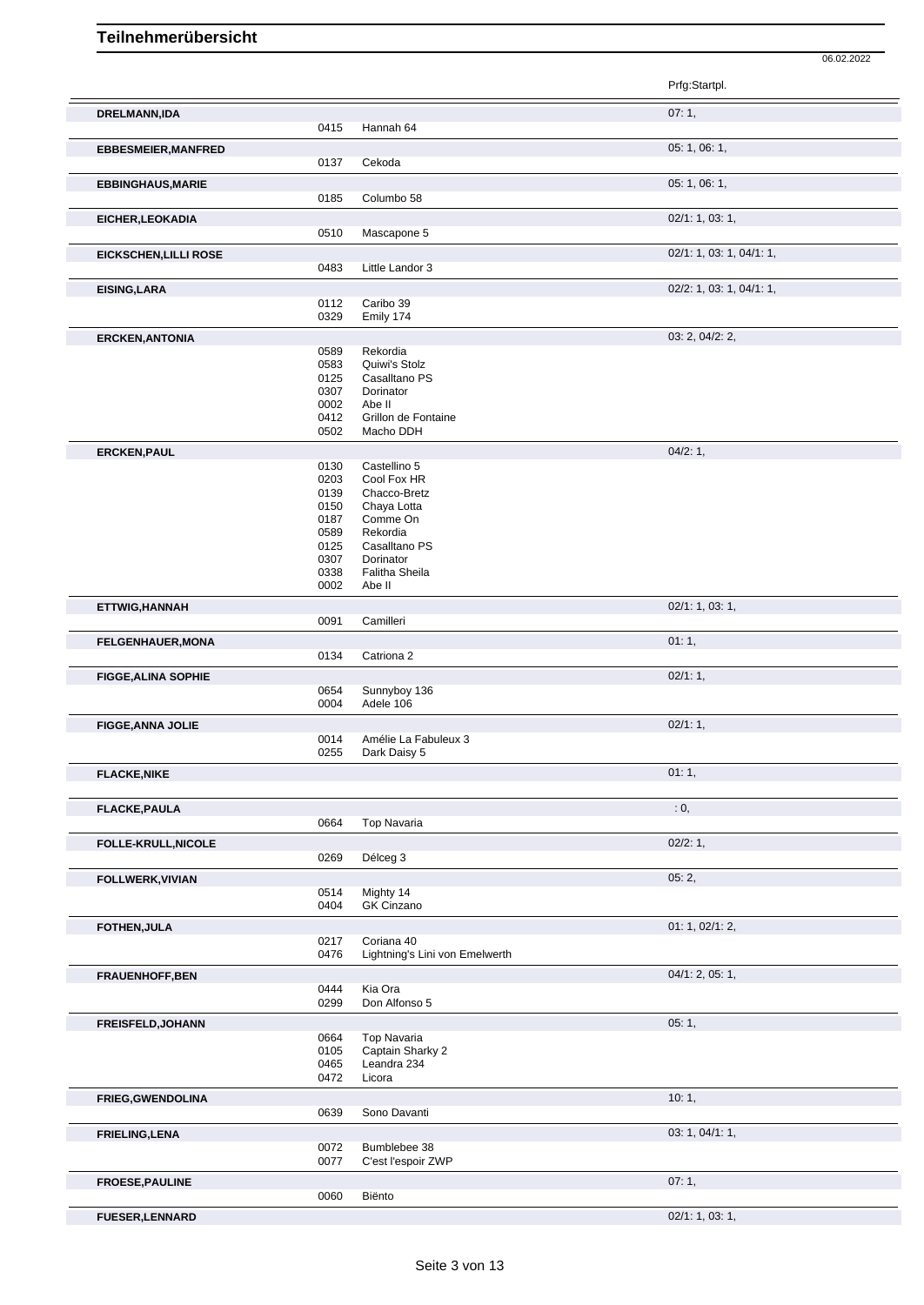|                                |              |                          | Prfg:Startpl.                 |
|--------------------------------|--------------|--------------------------|-------------------------------|
|                                | 0166         | Cinderella 763           |                               |
|                                |              |                          | 08: 2, 09: 2,                 |
| <b>GEHRKE, SABRINA</b>         | 0492         | Lore G                   |                               |
|                                | 0311         | Dream Date 8             |                               |
|                                |              |                          |                               |
| <b>GEISLER, RAMONA</b>         | 0386         | Fredericus Rex 14        | 08:1,09:1,                    |
|                                | 0390         | Freya 354                |                               |
|                                |              |                          |                               |
| <b>GEMEIN, THERESA</b>         |              | San Anidaso              | 11:1,                         |
|                                | 0607         |                          |                               |
| <b>GEMMEKE,FRANZISKA</b>       |              |                          | 02/2: 1, 03: 1, 08: 2, 10: 1, |
|                                | 0298         | Dollipop                 |                               |
|                                | 0335<br>0628 | Exquidu<br>Sissi GE      |                               |
|                                | 0175         | Coco 255                 |                               |
|                                |              |                          | 04/1: 1, 05: 1,               |
| <b>GERICHHAUSEN, MARIE</b>     | 0671         | Valentin Newport         |                               |
|                                |              |                          |                               |
| <b>GERLING, SOPHIA</b>         |              |                          | 02/2:1,                       |
|                                | 0426         | Hip Hop 12               |                               |
| <b>GESSMANN, SABRINA</b>       |              |                          | 11:1,                         |
|                                | 0046         | Bambi 138                |                               |
|                                | 0310         | Dr. Dee 3                |                               |
| <b>GIETENBRUCH, PIA SOPHIE</b> |              |                          | 10:1, 11:1,                   |
|                                | 0647         | Steinbrechers Livingston |                               |
| <b>GOSMANN,LENI-SOPHIE</b>     |              |                          | 08: 2, 10: 2,                 |
|                                | 0312         | Dream for Two            |                               |
|                                | 0687         | Voodoo CR                |                               |
|                                | 0676         | Velvet 122               |                               |
| <b>GRETENKORD, TIM</b>         |              |                          | 10:1,                         |
|                                | 0215         | Cord 14                  |                               |
|                                |              |                          | 07:1,                         |
| <b>GRIEWEL, MIA LOTTA</b>      | 0588         | Reality S 3              |                               |
|                                | 0253         | Danny's Goldstück        |                               |
|                                |              |                          | 06:2,                         |
| <b>GRIPSHOEVER, LUTZ</b>       | 0070         | Bordeaux 31              |                               |
|                                | 0048         | Batida 121               |                               |
|                                | 0053         | <b>Bellini Royal</b>     |                               |
| <b>GRIPSHOEVER, LUTZ</b>       |              |                          | 01: 2, 02/1: 1,               |
|                                | 0437         | J - Barolo               |                               |
|                                | 0675         | Vanilla Sky 36           |                               |
|                                | 0248         | Dakota 468               |                               |
| <b>GROENING, CAROLINE</b>      |              |                          | 05: 1, 06: 1,                 |
|                                | 0518         | Montero 13               |                               |
|                                |              |                          | 04/1: 1, 05: 1,               |
| <b>GROSSE, PATRICK</b>         | 0458         | Lambada 237              |                               |
|                                |              |                          |                               |
| GRUNDMANN, REBECCA             |              |                          | 11:1,                         |
|                                | 0292<br>0232 | Dijon 36<br>Cruiz BE     |                               |
|                                | 0339         | Fallersleben 4           |                               |
|                                |              |                          |                               |
| HALFENBERG, FRANZISKA          | 0256         | Dark Paradise            | 10:1,                         |
|                                | 0389         | Fresco 43                |                               |
|                                |              |                          |                               |
| HAMMUDEH,ZOE                   |              |                          | 02/1:1,                       |
|                                | 0577         | Qui Belle 8              |                               |
| <b>HANASZ, DARIA</b>           |              |                          | 08: 1, 09: 1,                 |
|                                | 0072         | Bumblebee 38             |                               |
|                                | 0077         | C'est l'espoir ZWP       |                               |
|                                | 0648         | Stella Rouge             |                               |
| HARNISCHMACHER, JULIA          |              |                          | 01:1,                         |
|                                | 0566         | Polly Pepper             |                               |
| HARTMANN, LINA                 |              |                          | 01:1,07:1,                    |
|                                | 0702         | Kalle                    |                               |
|                                | 0654         | Sunnyboy 136             |                               |
| <b>HASELHOFF, BRIT</b>         |              |                          | 05:1,                         |
|                                | 0442         | Katniss                  |                               |
|                                | 0113         | Carina 571               |                               |
| <b>HASELHORST, ELISA</b>       |              |                          | 08: 1, 10: 1,                 |
|                                | 0029         | Apollo 897               |                               |
|                                |              |                          | 11:1,                         |
| <b>HATTEBIER, CARINA</b>       | 0650         | Sternenfänger 4          |                               |
|                                |              |                          |                               |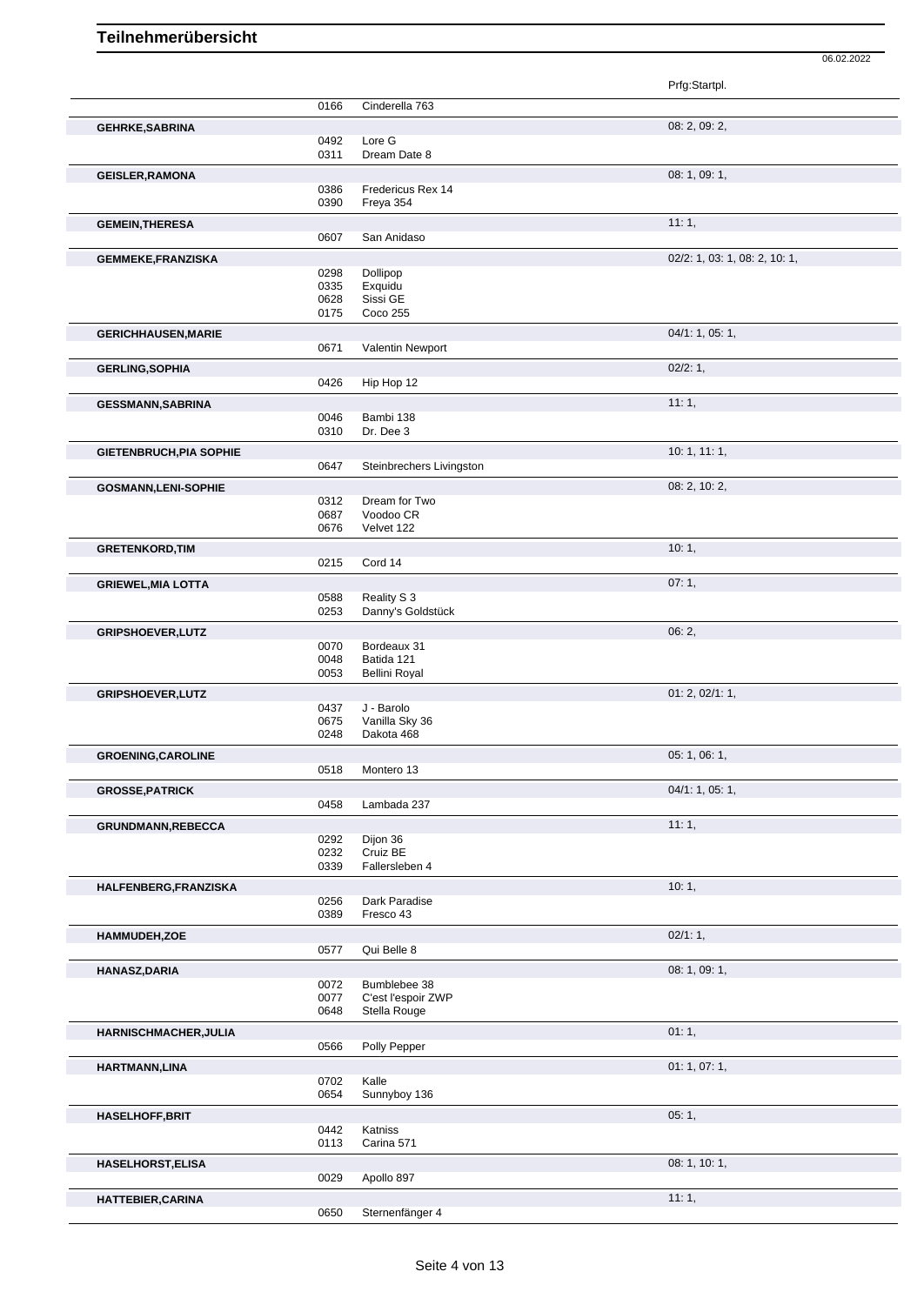|                              |      |                      | Prfg:Startpl.            |  |
|------------------------------|------|----------------------|--------------------------|--|
| <b>HATTEBIER, JOERG</b>      |      |                      | 03: 1, 05: 1, 11: 1,     |  |
|                              | 0650 | Sternenfänger 4      |                          |  |
|                              | 0013 | Amarena 40           |                          |  |
|                              | 0006 | Ainé S               |                          |  |
| <b>HEGERFELD, MARINA</b>     |      |                      | 11:1,                    |  |
|                              | 0533 | Nea's La Bonita      |                          |  |
| <b>HEICKMANN,LARA</b>        |      |                      | 02/2: 1, 03: 1, 04/1: 1, |  |
|                              | 0373 | Flow-Rider           |                          |  |
|                              | 0496 | Luchs S              |                          |  |
|                              | 0624 | Sir Haribo           |                          |  |
|                              | 0478 | Lino 68              |                          |  |
| <b>HEIN, JEREMY</b>          |      |                      | 02/1: 1, 04/2: 2,        |  |
|                              | 0536 | Nexus Alagon         |                          |  |
|                              | 0672 | Valentino 378        |                          |  |
| HEINEMANN, CHARLOTTE         |      |                      | 01: 1, 02/1: 1,          |  |
|                              | 0076 | By my Side 7         |                          |  |
| <b>HEINZ, MICHAEL</b>        |      |                      | 03: 2, 05: 1,            |  |
|                              | 0026 | Anthony 103          |                          |  |
|                              | 0468 | Levano 14            |                          |  |
|                              | 0075 | Butterfly Flip 5     |                          |  |
| HEITPLATZ, MELINA            |      |                      | 02/1:1,                  |  |
|                              | 0031 | Arika 9              |                          |  |
| <b>HELLER, MARIE-KRISTIN</b> |      |                      | 02/2: 1, 03: 1,          |  |
|                              | 0284 | Diamant d?toile      |                          |  |
| <b>HENZE, AMELIE</b>         |      |                      | 05: 1, 06: 1,            |  |
|                              | 0500 | Lütt Jung            |                          |  |
|                              |      |                      | 08: 1, 09: 1, 10: 1,     |  |
| <b>HERING, KRISTINA</b>      | 0191 | Conery               |                          |  |
|                              | 0227 | Coupie de Coeur      |                          |  |
|                              |      |                      | 10:1,                    |  |
| <b>HERLINGHAUS, LOUISA</b>   | 0551 | Omero 3              |                          |  |
|                              |      |                      |                          |  |
| <b>HEUBACH, CLAUDIA</b>      |      |                      | 08:1,                    |  |
|                              | 0668 | Urienne Womanizer    |                          |  |
| <b>HEUEL, NICOLE</b>         |      |                      | 04/1: 1, 05: 1,          |  |
|                              | 0056 | Berlusconi 6         |                          |  |
| <b>HEUSKEL, BIANCA</b>       |      |                      | 02/2:1,                  |  |
|                              | 0473 | Liesa Lustig         |                          |  |
|                              | 0457 | Lajana 97            |                          |  |
| HIMMEL, AMALIA               |      |                      | 02/1: 1, 03: 1,          |  |
|                              | 0197 | Contendro's Charmeur |                          |  |
| <b>HOECKE, ANTONIA</b>       |      |                      | 10:1,                    |  |
|                              | 0560 | Phinox 2             |                          |  |
|                              | 0131 | Catalunia 2          |                          |  |
| HOECKENKAMP, LENA            |      |                      | 04/2:1,                  |  |
|                              | 0020 | Anicma               |                          |  |
| <b>HOEINGHAUS, TIA MARIE</b> |      |                      | 07:1,                    |  |
|                              | 0602 | Ronaldo 223          |                          |  |
| HOHAGEN, HANNAH              |      |                      |                          |  |
|                              |      |                      |                          |  |
|                              |      |                      | 01: 1, 02/1: 1,          |  |
|                              | 0240 | Cushy-Jolie          |                          |  |
| <b>HOHENHORST, STEFANIE</b>  |      |                      | 11:1,                    |  |
|                              | 0395 | Fürst Jever          |                          |  |
| <b>HOLS, JEREMY</b>          |      |                      | 03:1,                    |  |
|                              | 0236 | Cubicki N.W.         |                          |  |
| HOLTHAUS, LUISA              |      |                      | 05: 1, 06: 1,            |  |
|                              | 0259 | Daytona B            |                          |  |
| HOLZKNECHT, PAULINA          |      |                      | 11:2,                    |  |
|                              | 0441 | Kara Donna           |                          |  |
|                              | 0347 | Felino 62            |                          |  |
|                              | 0379 | Forever Best SE      |                          |  |
| <b>HORN, SVENJA</b>          |      |                      | $02/2$ : 2, 03: 2,       |  |
|                              | 0434 | Ilano 13             |                          |  |
|                              | 0674 | Van Gogh's Dream     |                          |  |
| <b>HORSTMANN, MAIKE</b>      |      |                      | 09:1,                    |  |
|                              | 0616 | See Me Dancing 3     |                          |  |
| <b>HOSSE, LINA</b>           |      |                      | 02/2: 1, 03: 1,          |  |
|                              | 0180 | Colja 16             |                          |  |
| HUEBNER, ANIKA               |      |                      | 10:1,                    |  |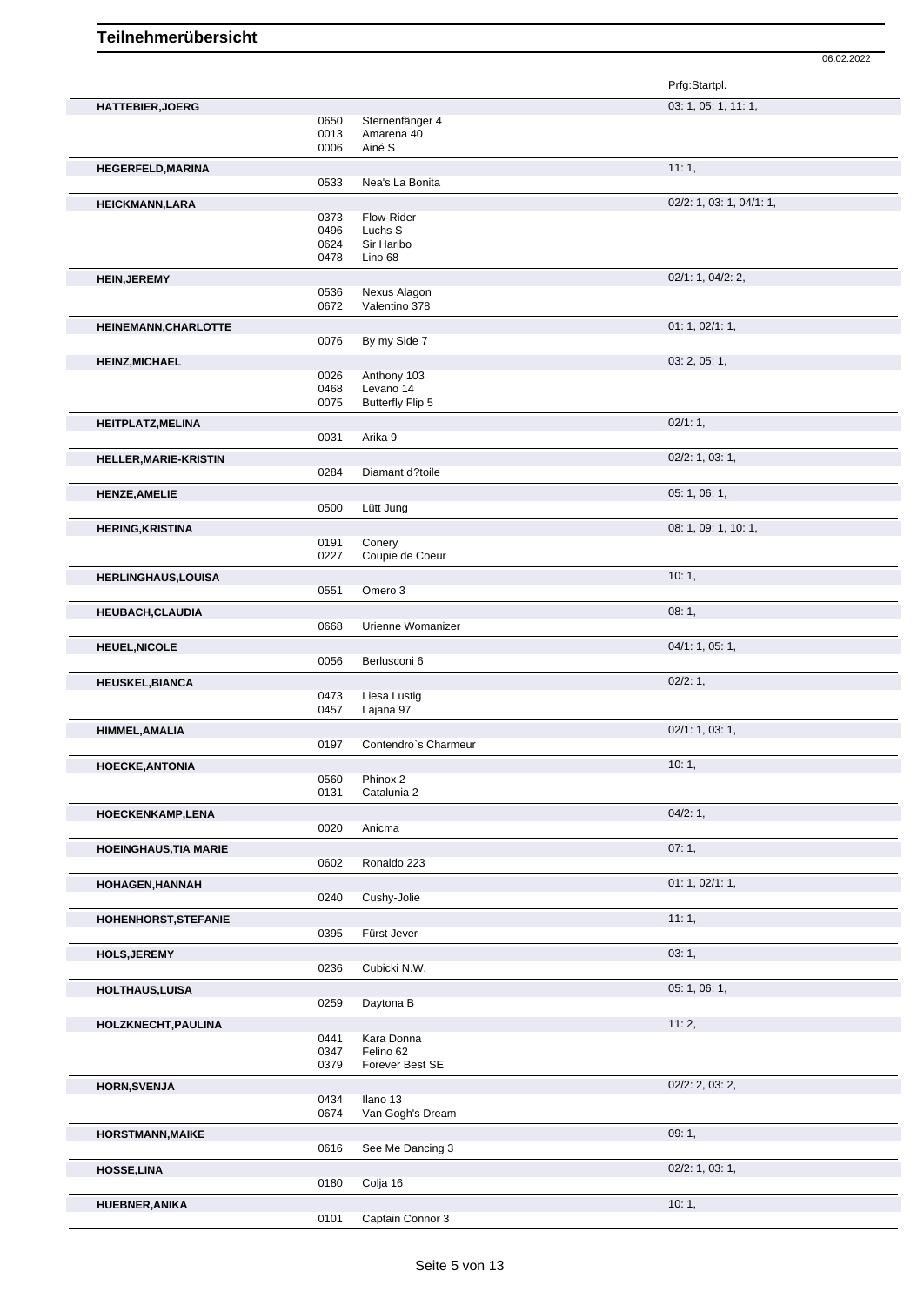| 09:1,<br><b>HUELSMANN, ANNIKA</b><br>0019<br>Andorra la velle<br>0366<br><b>Fleur Dansante</b><br>08: 1, 09: 1, 10: 1,<br>HUENERMUND, MELINA<br>0164<br>Chocolate man<br>01:1,<br><b>HUEWEL, ANA ELIZA</b><br>0546<br>Oaklands Don't Forget<br>08: 1, 09: 1,<br>HUFELSCHULTE, THEA GRETA<br>0622<br>Sid Malone 2<br>0022<br>Annabell 541<br>$02/2$ : 1, 03: 1,<br><b>HUFEN, MAIKE</b><br>Nur Oskar<br>0545<br>11:1,<br><b>JAKUBASS, NADINE</b><br>0306<br>Dorina 1019<br>01: 1, 02/1: 1, 08: 1,<br><b>JANZ, CHIARA</b><br>Top Carli<br>0662<br>0663<br>Top Fino<br>11:1,<br><b>JENNISSEN, AMELIE</b><br>0303<br>Don Davidoff 5<br>0273<br>Der Classicer<br>03: 1, 04/2: 1,<br>JOHANNFUNKE, STEFANIE<br>0694<br>Why not Wizzy<br>07:1,<br>KALTHEGENER, MONA<br>0703<br>Steffi<br>02/2: 1, 03: 1,<br>KALTHOFF, CAROLINE<br>0034<br>Ashanti's Rose<br>10:1,<br>KASTEN, LARA-MARIA<br>0463<br>Laurentina E<br>07:1,<br><b>KASTNER, MELANIE</b><br>0255<br>Dark Daisy 5<br>02/2: 1,<br><b>KAUP, CAROLIN</b><br>Curly Sue 111<br>0239<br>0205<br>Cool little Cocco<br>02/2: 1,<br><b>KESEBERG, RABEA</b><br>0689<br>Warinja 17<br>0573<br>Quantofino 5<br>0325<br>Elaiza FBH<br>11:1,<br><b>KESSING, CLARA</b><br>0352<br>Finalist 13<br>09:1<br><b>KIRSCHEN, CLAUDIA</b><br>Beltano 6<br>0054<br>Harmony 54<br>0419<br>03:1,<br><b>KLEIN, JULIA</b><br>Hymbra<br>0432<br>01:1,<br><b>KLEIN, KATHARINA</b><br>0249<br>Dalina 59<br>08: 1, 10: 1,<br><b>KLEIN, MIA</b><br>Sergio Diamand<br>0619<br>Desert King 3<br>0277<br>DeLorean 3<br>0271<br>11:1,<br><b>KLENKE, SVETLANA</b><br>0052<br><b>Belle Dream</b><br>07:1,<br><b>KLINGENSTEIN, THEA</b><br>Winny 184<br>0696<br>06:1,<br><b>KLINGER, LUISA</b><br>0660<br>Tarangire<br>02/1: 1, 04/1: 1,<br><b>KLUEMPER,LINN</b><br>0097<br>Candyman 145<br>01:1,<br>KLUEMPER, MARLA<br>0425<br>Highlight of my Heart 2<br>11:1,<br><b>KNOTHE, JULIA</b><br>Arrow 17<br>0033<br>02/2: 1, 04/1: 1,<br>KOESTERS, NELE<br>0427<br>Hollywood 65<br>Neymar B<br>0537<br>01: 2, 02/2: 2, |                       |  | Prfg:Startpl. |
|-----------------------------------------------------------------------------------------------------------------------------------------------------------------------------------------------------------------------------------------------------------------------------------------------------------------------------------------------------------------------------------------------------------------------------------------------------------------------------------------------------------------------------------------------------------------------------------------------------------------------------------------------------------------------------------------------------------------------------------------------------------------------------------------------------------------------------------------------------------------------------------------------------------------------------------------------------------------------------------------------------------------------------------------------------------------------------------------------------------------------------------------------------------------------------------------------------------------------------------------------------------------------------------------------------------------------------------------------------------------------------------------------------------------------------------------------------------------------------------------------------------------------------------------------------------------------------------------------------------------------------------------------------------------------------------------------------------------------------------------------------------------------------------------------------------------------------------------------------------------------------------------------------------------------------------------------------------------------------------------------------------------------------|-----------------------|--|---------------|
|                                                                                                                                                                                                                                                                                                                                                                                                                                                                                                                                                                                                                                                                                                                                                                                                                                                                                                                                                                                                                                                                                                                                                                                                                                                                                                                                                                                                                                                                                                                                                                                                                                                                                                                                                                                                                                                                                                                                                                                                                             |                       |  |               |
|                                                                                                                                                                                                                                                                                                                                                                                                                                                                                                                                                                                                                                                                                                                                                                                                                                                                                                                                                                                                                                                                                                                                                                                                                                                                                                                                                                                                                                                                                                                                                                                                                                                                                                                                                                                                                                                                                                                                                                                                                             |                       |  |               |
|                                                                                                                                                                                                                                                                                                                                                                                                                                                                                                                                                                                                                                                                                                                                                                                                                                                                                                                                                                                                                                                                                                                                                                                                                                                                                                                                                                                                                                                                                                                                                                                                                                                                                                                                                                                                                                                                                                                                                                                                                             |                       |  |               |
|                                                                                                                                                                                                                                                                                                                                                                                                                                                                                                                                                                                                                                                                                                                                                                                                                                                                                                                                                                                                                                                                                                                                                                                                                                                                                                                                                                                                                                                                                                                                                                                                                                                                                                                                                                                                                                                                                                                                                                                                                             |                       |  |               |
|                                                                                                                                                                                                                                                                                                                                                                                                                                                                                                                                                                                                                                                                                                                                                                                                                                                                                                                                                                                                                                                                                                                                                                                                                                                                                                                                                                                                                                                                                                                                                                                                                                                                                                                                                                                                                                                                                                                                                                                                                             |                       |  |               |
|                                                                                                                                                                                                                                                                                                                                                                                                                                                                                                                                                                                                                                                                                                                                                                                                                                                                                                                                                                                                                                                                                                                                                                                                                                                                                                                                                                                                                                                                                                                                                                                                                                                                                                                                                                                                                                                                                                                                                                                                                             |                       |  |               |
|                                                                                                                                                                                                                                                                                                                                                                                                                                                                                                                                                                                                                                                                                                                                                                                                                                                                                                                                                                                                                                                                                                                                                                                                                                                                                                                                                                                                                                                                                                                                                                                                                                                                                                                                                                                                                                                                                                                                                                                                                             |                       |  |               |
|                                                                                                                                                                                                                                                                                                                                                                                                                                                                                                                                                                                                                                                                                                                                                                                                                                                                                                                                                                                                                                                                                                                                                                                                                                                                                                                                                                                                                                                                                                                                                                                                                                                                                                                                                                                                                                                                                                                                                                                                                             |                       |  |               |
|                                                                                                                                                                                                                                                                                                                                                                                                                                                                                                                                                                                                                                                                                                                                                                                                                                                                                                                                                                                                                                                                                                                                                                                                                                                                                                                                                                                                                                                                                                                                                                                                                                                                                                                                                                                                                                                                                                                                                                                                                             |                       |  |               |
|                                                                                                                                                                                                                                                                                                                                                                                                                                                                                                                                                                                                                                                                                                                                                                                                                                                                                                                                                                                                                                                                                                                                                                                                                                                                                                                                                                                                                                                                                                                                                                                                                                                                                                                                                                                                                                                                                                                                                                                                                             |                       |  |               |
|                                                                                                                                                                                                                                                                                                                                                                                                                                                                                                                                                                                                                                                                                                                                                                                                                                                                                                                                                                                                                                                                                                                                                                                                                                                                                                                                                                                                                                                                                                                                                                                                                                                                                                                                                                                                                                                                                                                                                                                                                             |                       |  |               |
|                                                                                                                                                                                                                                                                                                                                                                                                                                                                                                                                                                                                                                                                                                                                                                                                                                                                                                                                                                                                                                                                                                                                                                                                                                                                                                                                                                                                                                                                                                                                                                                                                                                                                                                                                                                                                                                                                                                                                                                                                             |                       |  |               |
|                                                                                                                                                                                                                                                                                                                                                                                                                                                                                                                                                                                                                                                                                                                                                                                                                                                                                                                                                                                                                                                                                                                                                                                                                                                                                                                                                                                                                                                                                                                                                                                                                                                                                                                                                                                                                                                                                                                                                                                                                             |                       |  |               |
|                                                                                                                                                                                                                                                                                                                                                                                                                                                                                                                                                                                                                                                                                                                                                                                                                                                                                                                                                                                                                                                                                                                                                                                                                                                                                                                                                                                                                                                                                                                                                                                                                                                                                                                                                                                                                                                                                                                                                                                                                             |                       |  |               |
|                                                                                                                                                                                                                                                                                                                                                                                                                                                                                                                                                                                                                                                                                                                                                                                                                                                                                                                                                                                                                                                                                                                                                                                                                                                                                                                                                                                                                                                                                                                                                                                                                                                                                                                                                                                                                                                                                                                                                                                                                             |                       |  |               |
|                                                                                                                                                                                                                                                                                                                                                                                                                                                                                                                                                                                                                                                                                                                                                                                                                                                                                                                                                                                                                                                                                                                                                                                                                                                                                                                                                                                                                                                                                                                                                                                                                                                                                                                                                                                                                                                                                                                                                                                                                             |                       |  |               |
|                                                                                                                                                                                                                                                                                                                                                                                                                                                                                                                                                                                                                                                                                                                                                                                                                                                                                                                                                                                                                                                                                                                                                                                                                                                                                                                                                                                                                                                                                                                                                                                                                                                                                                                                                                                                                                                                                                                                                                                                                             |                       |  |               |
|                                                                                                                                                                                                                                                                                                                                                                                                                                                                                                                                                                                                                                                                                                                                                                                                                                                                                                                                                                                                                                                                                                                                                                                                                                                                                                                                                                                                                                                                                                                                                                                                                                                                                                                                                                                                                                                                                                                                                                                                                             |                       |  |               |
|                                                                                                                                                                                                                                                                                                                                                                                                                                                                                                                                                                                                                                                                                                                                                                                                                                                                                                                                                                                                                                                                                                                                                                                                                                                                                                                                                                                                                                                                                                                                                                                                                                                                                                                                                                                                                                                                                                                                                                                                                             |                       |  |               |
|                                                                                                                                                                                                                                                                                                                                                                                                                                                                                                                                                                                                                                                                                                                                                                                                                                                                                                                                                                                                                                                                                                                                                                                                                                                                                                                                                                                                                                                                                                                                                                                                                                                                                                                                                                                                                                                                                                                                                                                                                             |                       |  |               |
|                                                                                                                                                                                                                                                                                                                                                                                                                                                                                                                                                                                                                                                                                                                                                                                                                                                                                                                                                                                                                                                                                                                                                                                                                                                                                                                                                                                                                                                                                                                                                                                                                                                                                                                                                                                                                                                                                                                                                                                                                             |                       |  |               |
|                                                                                                                                                                                                                                                                                                                                                                                                                                                                                                                                                                                                                                                                                                                                                                                                                                                                                                                                                                                                                                                                                                                                                                                                                                                                                                                                                                                                                                                                                                                                                                                                                                                                                                                                                                                                                                                                                                                                                                                                                             |                       |  |               |
|                                                                                                                                                                                                                                                                                                                                                                                                                                                                                                                                                                                                                                                                                                                                                                                                                                                                                                                                                                                                                                                                                                                                                                                                                                                                                                                                                                                                                                                                                                                                                                                                                                                                                                                                                                                                                                                                                                                                                                                                                             |                       |  |               |
|                                                                                                                                                                                                                                                                                                                                                                                                                                                                                                                                                                                                                                                                                                                                                                                                                                                                                                                                                                                                                                                                                                                                                                                                                                                                                                                                                                                                                                                                                                                                                                                                                                                                                                                                                                                                                                                                                                                                                                                                                             |                       |  |               |
|                                                                                                                                                                                                                                                                                                                                                                                                                                                                                                                                                                                                                                                                                                                                                                                                                                                                                                                                                                                                                                                                                                                                                                                                                                                                                                                                                                                                                                                                                                                                                                                                                                                                                                                                                                                                                                                                                                                                                                                                                             |                       |  |               |
|                                                                                                                                                                                                                                                                                                                                                                                                                                                                                                                                                                                                                                                                                                                                                                                                                                                                                                                                                                                                                                                                                                                                                                                                                                                                                                                                                                                                                                                                                                                                                                                                                                                                                                                                                                                                                                                                                                                                                                                                                             |                       |  |               |
|                                                                                                                                                                                                                                                                                                                                                                                                                                                                                                                                                                                                                                                                                                                                                                                                                                                                                                                                                                                                                                                                                                                                                                                                                                                                                                                                                                                                                                                                                                                                                                                                                                                                                                                                                                                                                                                                                                                                                                                                                             |                       |  |               |
|                                                                                                                                                                                                                                                                                                                                                                                                                                                                                                                                                                                                                                                                                                                                                                                                                                                                                                                                                                                                                                                                                                                                                                                                                                                                                                                                                                                                                                                                                                                                                                                                                                                                                                                                                                                                                                                                                                                                                                                                                             |                       |  |               |
|                                                                                                                                                                                                                                                                                                                                                                                                                                                                                                                                                                                                                                                                                                                                                                                                                                                                                                                                                                                                                                                                                                                                                                                                                                                                                                                                                                                                                                                                                                                                                                                                                                                                                                                                                                                                                                                                                                                                                                                                                             |                       |  |               |
|                                                                                                                                                                                                                                                                                                                                                                                                                                                                                                                                                                                                                                                                                                                                                                                                                                                                                                                                                                                                                                                                                                                                                                                                                                                                                                                                                                                                                                                                                                                                                                                                                                                                                                                                                                                                                                                                                                                                                                                                                             |                       |  |               |
|                                                                                                                                                                                                                                                                                                                                                                                                                                                                                                                                                                                                                                                                                                                                                                                                                                                                                                                                                                                                                                                                                                                                                                                                                                                                                                                                                                                                                                                                                                                                                                                                                                                                                                                                                                                                                                                                                                                                                                                                                             |                       |  |               |
|                                                                                                                                                                                                                                                                                                                                                                                                                                                                                                                                                                                                                                                                                                                                                                                                                                                                                                                                                                                                                                                                                                                                                                                                                                                                                                                                                                                                                                                                                                                                                                                                                                                                                                                                                                                                                                                                                                                                                                                                                             |                       |  |               |
|                                                                                                                                                                                                                                                                                                                                                                                                                                                                                                                                                                                                                                                                                                                                                                                                                                                                                                                                                                                                                                                                                                                                                                                                                                                                                                                                                                                                                                                                                                                                                                                                                                                                                                                                                                                                                                                                                                                                                                                                                             |                       |  |               |
|                                                                                                                                                                                                                                                                                                                                                                                                                                                                                                                                                                                                                                                                                                                                                                                                                                                                                                                                                                                                                                                                                                                                                                                                                                                                                                                                                                                                                                                                                                                                                                                                                                                                                                                                                                                                                                                                                                                                                                                                                             |                       |  |               |
|                                                                                                                                                                                                                                                                                                                                                                                                                                                                                                                                                                                                                                                                                                                                                                                                                                                                                                                                                                                                                                                                                                                                                                                                                                                                                                                                                                                                                                                                                                                                                                                                                                                                                                                                                                                                                                                                                                                                                                                                                             |                       |  |               |
|                                                                                                                                                                                                                                                                                                                                                                                                                                                                                                                                                                                                                                                                                                                                                                                                                                                                                                                                                                                                                                                                                                                                                                                                                                                                                                                                                                                                                                                                                                                                                                                                                                                                                                                                                                                                                                                                                                                                                                                                                             |                       |  |               |
|                                                                                                                                                                                                                                                                                                                                                                                                                                                                                                                                                                                                                                                                                                                                                                                                                                                                                                                                                                                                                                                                                                                                                                                                                                                                                                                                                                                                                                                                                                                                                                                                                                                                                                                                                                                                                                                                                                                                                                                                                             |                       |  |               |
|                                                                                                                                                                                                                                                                                                                                                                                                                                                                                                                                                                                                                                                                                                                                                                                                                                                                                                                                                                                                                                                                                                                                                                                                                                                                                                                                                                                                                                                                                                                                                                                                                                                                                                                                                                                                                                                                                                                                                                                                                             |                       |  |               |
|                                                                                                                                                                                                                                                                                                                                                                                                                                                                                                                                                                                                                                                                                                                                                                                                                                                                                                                                                                                                                                                                                                                                                                                                                                                                                                                                                                                                                                                                                                                                                                                                                                                                                                                                                                                                                                                                                                                                                                                                                             |                       |  |               |
|                                                                                                                                                                                                                                                                                                                                                                                                                                                                                                                                                                                                                                                                                                                                                                                                                                                                                                                                                                                                                                                                                                                                                                                                                                                                                                                                                                                                                                                                                                                                                                                                                                                                                                                                                                                                                                                                                                                                                                                                                             |                       |  |               |
|                                                                                                                                                                                                                                                                                                                                                                                                                                                                                                                                                                                                                                                                                                                                                                                                                                                                                                                                                                                                                                                                                                                                                                                                                                                                                                                                                                                                                                                                                                                                                                                                                                                                                                                                                                                                                                                                                                                                                                                                                             |                       |  |               |
|                                                                                                                                                                                                                                                                                                                                                                                                                                                                                                                                                                                                                                                                                                                                                                                                                                                                                                                                                                                                                                                                                                                                                                                                                                                                                                                                                                                                                                                                                                                                                                                                                                                                                                                                                                                                                                                                                                                                                                                                                             |                       |  |               |
|                                                                                                                                                                                                                                                                                                                                                                                                                                                                                                                                                                                                                                                                                                                                                                                                                                                                                                                                                                                                                                                                                                                                                                                                                                                                                                                                                                                                                                                                                                                                                                                                                                                                                                                                                                                                                                                                                                                                                                                                                             |                       |  |               |
|                                                                                                                                                                                                                                                                                                                                                                                                                                                                                                                                                                                                                                                                                                                                                                                                                                                                                                                                                                                                                                                                                                                                                                                                                                                                                                                                                                                                                                                                                                                                                                                                                                                                                                                                                                                                                                                                                                                                                                                                                             |                       |  |               |
|                                                                                                                                                                                                                                                                                                                                                                                                                                                                                                                                                                                                                                                                                                                                                                                                                                                                                                                                                                                                                                                                                                                                                                                                                                                                                                                                                                                                                                                                                                                                                                                                                                                                                                                                                                                                                                                                                                                                                                                                                             |                       |  |               |
|                                                                                                                                                                                                                                                                                                                                                                                                                                                                                                                                                                                                                                                                                                                                                                                                                                                                                                                                                                                                                                                                                                                                                                                                                                                                                                                                                                                                                                                                                                                                                                                                                                                                                                                                                                                                                                                                                                                                                                                                                             |                       |  |               |
|                                                                                                                                                                                                                                                                                                                                                                                                                                                                                                                                                                                                                                                                                                                                                                                                                                                                                                                                                                                                                                                                                                                                                                                                                                                                                                                                                                                                                                                                                                                                                                                                                                                                                                                                                                                                                                                                                                                                                                                                                             |                       |  |               |
|                                                                                                                                                                                                                                                                                                                                                                                                                                                                                                                                                                                                                                                                                                                                                                                                                                                                                                                                                                                                                                                                                                                                                                                                                                                                                                                                                                                                                                                                                                                                                                                                                                                                                                                                                                                                                                                                                                                                                                                                                             |                       |  |               |
|                                                                                                                                                                                                                                                                                                                                                                                                                                                                                                                                                                                                                                                                                                                                                                                                                                                                                                                                                                                                                                                                                                                                                                                                                                                                                                                                                                                                                                                                                                                                                                                                                                                                                                                                                                                                                                                                                                                                                                                                                             |                       |  |               |
|                                                                                                                                                                                                                                                                                                                                                                                                                                                                                                                                                                                                                                                                                                                                                                                                                                                                                                                                                                                                                                                                                                                                                                                                                                                                                                                                                                                                                                                                                                                                                                                                                                                                                                                                                                                                                                                                                                                                                                                                                             |                       |  |               |
|                                                                                                                                                                                                                                                                                                                                                                                                                                                                                                                                                                                                                                                                                                                                                                                                                                                                                                                                                                                                                                                                                                                                                                                                                                                                                                                                                                                                                                                                                                                                                                                                                                                                                                                                                                                                                                                                                                                                                                                                                             |                       |  |               |
|                                                                                                                                                                                                                                                                                                                                                                                                                                                                                                                                                                                                                                                                                                                                                                                                                                                                                                                                                                                                                                                                                                                                                                                                                                                                                                                                                                                                                                                                                                                                                                                                                                                                                                                                                                                                                                                                                                                                                                                                                             |                       |  |               |
|                                                                                                                                                                                                                                                                                                                                                                                                                                                                                                                                                                                                                                                                                                                                                                                                                                                                                                                                                                                                                                                                                                                                                                                                                                                                                                                                                                                                                                                                                                                                                                                                                                                                                                                                                                                                                                                                                                                                                                                                                             |                       |  |               |
|                                                                                                                                                                                                                                                                                                                                                                                                                                                                                                                                                                                                                                                                                                                                                                                                                                                                                                                                                                                                                                                                                                                                                                                                                                                                                                                                                                                                                                                                                                                                                                                                                                                                                                                                                                                                                                                                                                                                                                                                                             |                       |  |               |
|                                                                                                                                                                                                                                                                                                                                                                                                                                                                                                                                                                                                                                                                                                                                                                                                                                                                                                                                                                                                                                                                                                                                                                                                                                                                                                                                                                                                                                                                                                                                                                                                                                                                                                                                                                                                                                                                                                                                                                                                                             |                       |  |               |
|                                                                                                                                                                                                                                                                                                                                                                                                                                                                                                                                                                                                                                                                                                                                                                                                                                                                                                                                                                                                                                                                                                                                                                                                                                                                                                                                                                                                                                                                                                                                                                                                                                                                                                                                                                                                                                                                                                                                                                                                                             |                       |  |               |
|                                                                                                                                                                                                                                                                                                                                                                                                                                                                                                                                                                                                                                                                                                                                                                                                                                                                                                                                                                                                                                                                                                                                                                                                                                                                                                                                                                                                                                                                                                                                                                                                                                                                                                                                                                                                                                                                                                                                                                                                                             |                       |  |               |
|                                                                                                                                                                                                                                                                                                                                                                                                                                                                                                                                                                                                                                                                                                                                                                                                                                                                                                                                                                                                                                                                                                                                                                                                                                                                                                                                                                                                                                                                                                                                                                                                                                                                                                                                                                                                                                                                                                                                                                                                                             |                       |  |               |
|                                                                                                                                                                                                                                                                                                                                                                                                                                                                                                                                                                                                                                                                                                                                                                                                                                                                                                                                                                                                                                                                                                                                                                                                                                                                                                                                                                                                                                                                                                                                                                                                                                                                                                                                                                                                                                                                                                                                                                                                                             |                       |  |               |
|                                                                                                                                                                                                                                                                                                                                                                                                                                                                                                                                                                                                                                                                                                                                                                                                                                                                                                                                                                                                                                                                                                                                                                                                                                                                                                                                                                                                                                                                                                                                                                                                                                                                                                                                                                                                                                                                                                                                                                                                                             |                       |  |               |
|                                                                                                                                                                                                                                                                                                                                                                                                                                                                                                                                                                                                                                                                                                                                                                                                                                                                                                                                                                                                                                                                                                                                                                                                                                                                                                                                                                                                                                                                                                                                                                                                                                                                                                                                                                                                                                                                                                                                                                                                                             |                       |  |               |
|                                                                                                                                                                                                                                                                                                                                                                                                                                                                                                                                                                                                                                                                                                                                                                                                                                                                                                                                                                                                                                                                                                                                                                                                                                                                                                                                                                                                                                                                                                                                                                                                                                                                                                                                                                                                                                                                                                                                                                                                                             |                       |  |               |
|                                                                                                                                                                                                                                                                                                                                                                                                                                                                                                                                                                                                                                                                                                                                                                                                                                                                                                                                                                                                                                                                                                                                                                                                                                                                                                                                                                                                                                                                                                                                                                                                                                                                                                                                                                                                                                                                                                                                                                                                                             |                       |  |               |
|                                                                                                                                                                                                                                                                                                                                                                                                                                                                                                                                                                                                                                                                                                                                                                                                                                                                                                                                                                                                                                                                                                                                                                                                                                                                                                                                                                                                                                                                                                                                                                                                                                                                                                                                                                                                                                                                                                                                                                                                                             |                       |  |               |
|                                                                                                                                                                                                                                                                                                                                                                                                                                                                                                                                                                                                                                                                                                                                                                                                                                                                                                                                                                                                                                                                                                                                                                                                                                                                                                                                                                                                                                                                                                                                                                                                                                                                                                                                                                                                                                                                                                                                                                                                                             |                       |  |               |
|                                                                                                                                                                                                                                                                                                                                                                                                                                                                                                                                                                                                                                                                                                                                                                                                                                                                                                                                                                                                                                                                                                                                                                                                                                                                                                                                                                                                                                                                                                                                                                                                                                                                                                                                                                                                                                                                                                                                                                                                                             |                       |  |               |
|                                                                                                                                                                                                                                                                                                                                                                                                                                                                                                                                                                                                                                                                                                                                                                                                                                                                                                                                                                                                                                                                                                                                                                                                                                                                                                                                                                                                                                                                                                                                                                                                                                                                                                                                                                                                                                                                                                                                                                                                                             |                       |  |               |
|                                                                                                                                                                                                                                                                                                                                                                                                                                                                                                                                                                                                                                                                                                                                                                                                                                                                                                                                                                                                                                                                                                                                                                                                                                                                                                                                                                                                                                                                                                                                                                                                                                                                                                                                                                                                                                                                                                                                                                                                                             | KORTENBACH, CHRISTINA |  |               |

06.02.2022

0098 Cantara 101 0475 Light on fire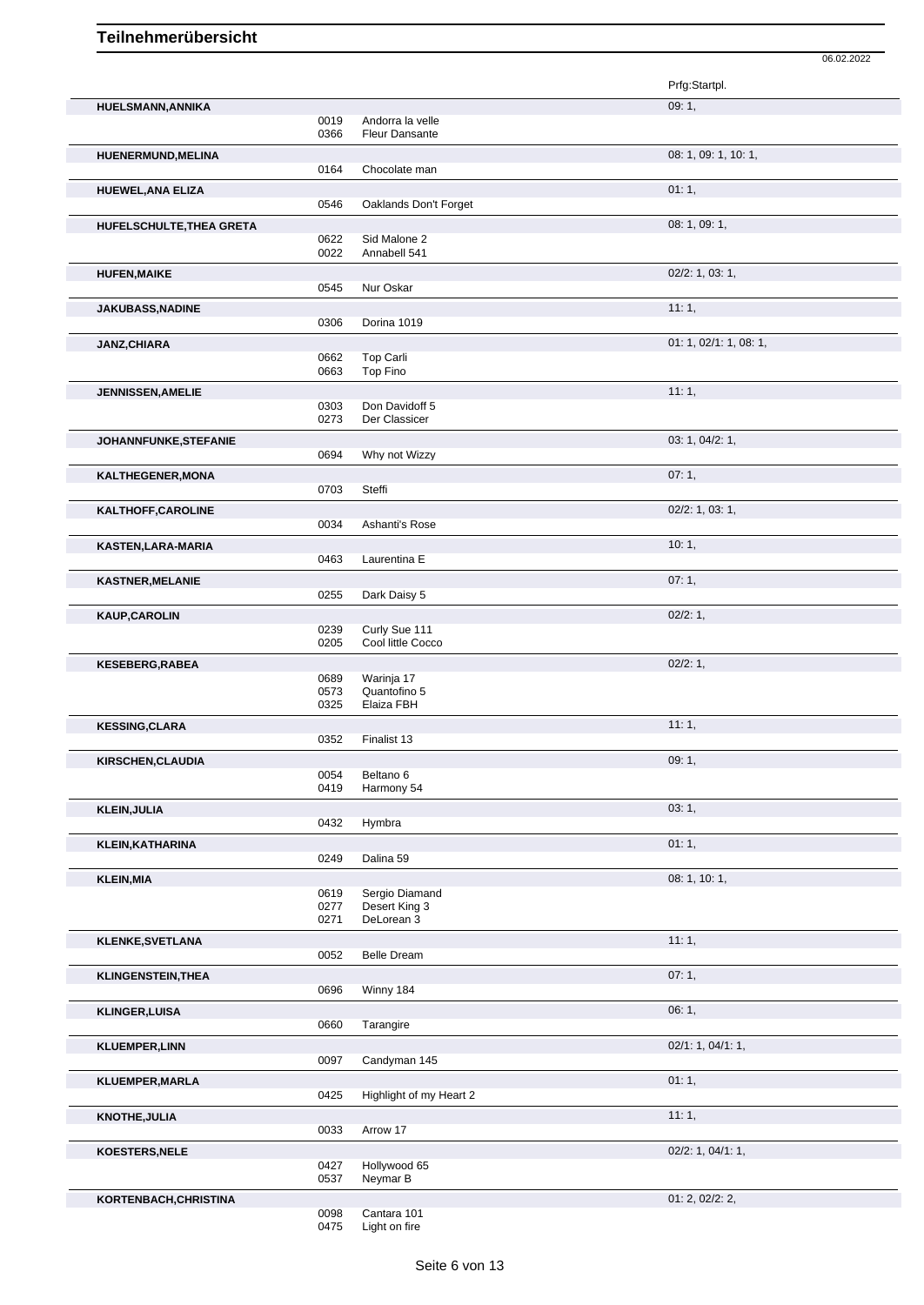|                            |              |                                                  | Prfg:Startpl.            |
|----------------------------|--------------|--------------------------------------------------|--------------------------|
| KORTMANN, NELE             |              |                                                  | 07:2,                    |
|                            | 0343         | Feelina 4                                        |                          |
|                            | 0110         | Cara-Donna 4                                     | 07: 1, 08: 1,            |
| <b>KOSKE, CLARA SOPHIE</b> | 0090         | Calouba 2                                        |                          |
| KOWALSKI, JESSICA          |              |                                                  | 03: 1, 04/2: 1, 05: 1,   |
|                            | 0377         | For Fein Cera                                    |                          |
|                            | 0378         | For Starlight                                    |                          |
| <b>KRAEHE, VICTORIA</b>    | 0153         | Check the Catch                                  | 07:1,                    |
| <b>KRETSCHMER, KIM</b>     |              |                                                  | 01:1,                    |
|                            | 0361         | Fire Girl 20                                     |                          |
| <b>KROES, ANNA</b>         |              |                                                  | 02/1:1,                  |
|                            | 0556<br>0626 | Pearly Rose<br>Sir Shorty 3                      |                          |
| <b>KRUEER, FRANZ JOSEF</b> |              |                                                  | 05: 2, 06: 2,            |
|                            | 0179<br>0222 | Colina KB<br><b>Cornwell KB</b>                  |                          |
| <b>KRUEER, SABINE</b>      |              |                                                  | 03: 1, 04/2: 1,          |
|                            | 0456         | Lady Lilly 8                                     |                          |
| <b>KRUEGEL,EVE</b>         |              |                                                  | 08:1,                    |
|                            | 0685<br>0060 | Vivaldi's Valegro<br>Biënto                      |                          |
|                            |              |                                                  | 11:1,                    |
| <b>KUBLA, KIM SOPHIE</b>   | 0609         | Sanntino                                         |                          |
| KUHLAGE,LEONIE             |              |                                                  | 02/1: 1, 03: 1, 04/2: 1, |
|                            | 0462<br>0449 | Last Knight Lacar<br>La Chiccoletta S            |                          |
| <b>KUHNE, ANNA</b>         |              |                                                  | 02/2:1,                  |
|                            | 0469         | Leviano 11                                       |                          |
|                            | 0588         | Reality S 3                                      |                          |
| <b>KUMPF, SVENJA</b>       | 0073         | Burberry's Dream                                 | 11:1,                    |
| <b>KUMPF, VIVIEN</b>       |              |                                                  | 04/1:1,                  |
|                            | 0083         | Calendira                                        |                          |
| <b>KUNST, MAREEN</b>       |              |                                                  | 08:1,                    |
|                            | 0164         | Chocolate man                                    |                          |
| <b>LAMMERT, MELANIE</b>    | 0270         | Delia Edessa                                     | 11:1,                    |
| <b>LANGER, AILEEN</b>      |              |                                                  | 03:1,                    |
|                            | 0226         | Costa 63                                         |                          |
| LEHMKUHL, JANA             |              |                                                  | 03: 2, 04/2: 2, 06: 2,   |
|                            | 0429<br>0154 | Huckleberry Finn 13<br>Chiara d'Amour            |                          |
|                            | 0524         | <b>Mylord Manolito</b>                           |                          |
|                            | 0066<br>0549 | <b>Boby Buster</b><br>Oliver Twist van't Eigenlo |                          |
| <b>LEHNARD, LENI</b>       |              |                                                  | 04/1:2,                  |
|                            | 0174<br>0673 | Cobec<br>Vali Cyr                                |                          |
|                            | 0513         | MED-Lissy                                        |                          |
| <b>LEITSCH, SIMON</b>      |              |                                                  | 04/1: 1, 05: 1,          |
|                            | 0681         | Vigo's Valerie                                   |                          |
| LEVERINGHAUS, SABRINA      | 0406         | Go West 15                                       | 10:1, 11:1,              |
|                            | 0049         | Be my Michel                                     |                          |
| LEVERMANN, PIA             |              |                                                  | 02/2: 1, 03: 1,          |
|                            | 0665<br>0369 | Trixie 131<br><b>Flippy Total</b>                |                          |
| LIEDHEGENER, CHARLOTTE     |              |                                                  | 03: 1, 04/2: 1,          |
|                            | 0023         | Anneliese BL                                     |                          |
| LIENKAMP, TINA             |              |                                                  | 04/1: 1, 05: 1,          |
|                            | 0572         | Quantico 39                                      |                          |
| <b>LIPPMANN, KRISTIN</b>   | 0452         | La Ronja                                         | 08:1,                    |
|                            | 0684         | Visby 12                                         |                          |
| LOHMANN, ANNA              |              |                                                  | 07:1,                    |
|                            | 0071         | Botero 8                                         |                          |

06.02.2022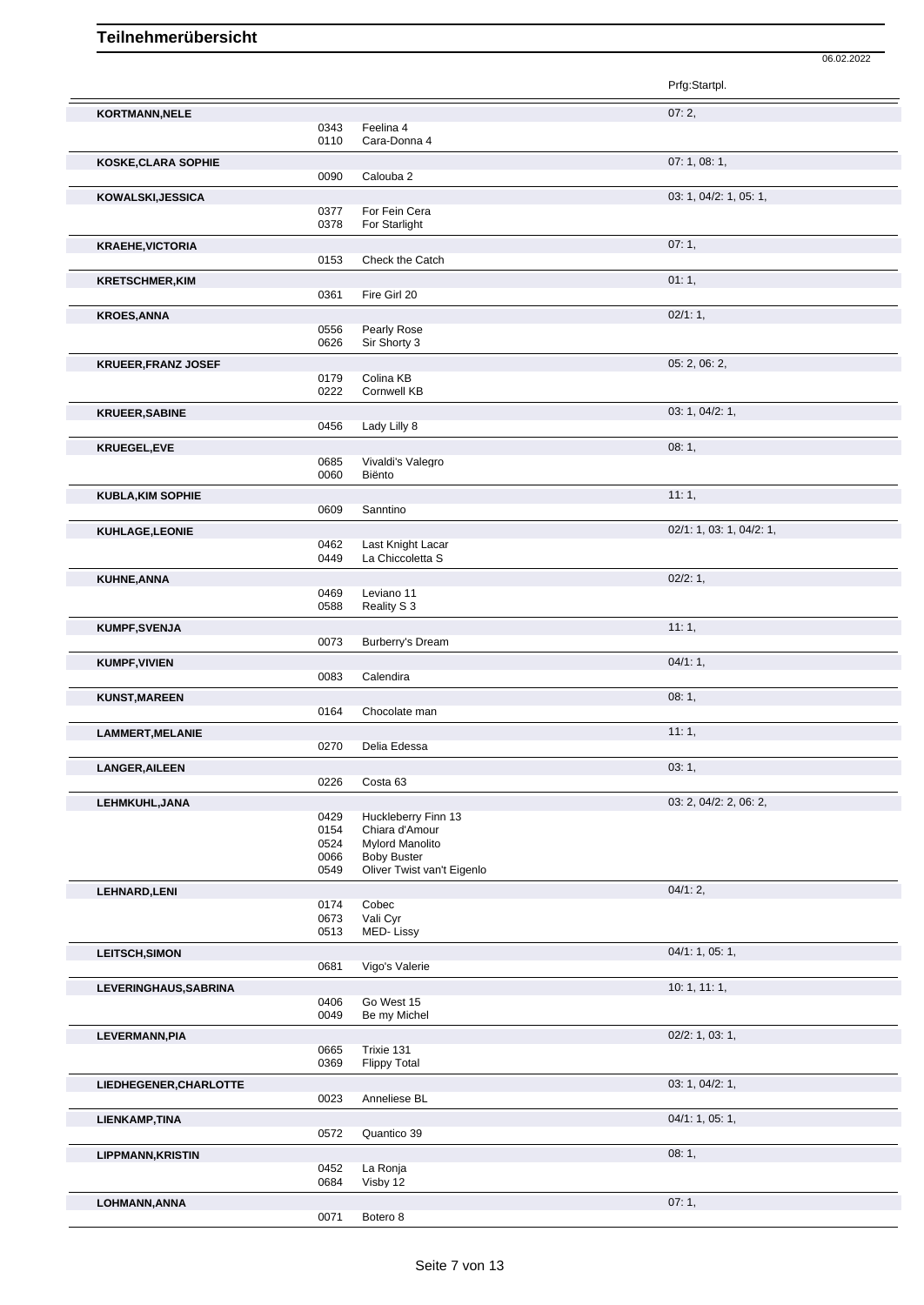Prfg:Startpl. **LOHMANN,BARBARA** 04/2: 1, 05: 1, 0133 Catching Fire B<br>0296 Django Unchain Django Unchained BL **LUDEWIG,ELLEN** 03: 1, 05: 1, 0398 Gargamel 8 **LUENENDONK,EVA** 08: 1, 09: 1, 10: 1, 09: 1, 10: 1, 09: 1, 10: 1, 09: 1, 10: 1, 09: 1, 10: 1, 09: 1, 10: 1, 09: 1, 10: 1, 09: 1, 10: 1, 09: 1, 09: 1, 10: 1, 09: 1, 09: 1, 10: 1, 09: 1, 09: 1, 09: 1, 09: 1, 09: 1, 09: 1, 09 Nottinghill R **LUETH,ALEXANDRA** 05: 1, 06: 1, 0532 Navoca<br>0237 Cunning 0237 Cunningham 2<br>0598 Rohmann HH Rohmann HH **MANGELS, CLAUDIA** 04/1: 1, 0374 Fluffy 8 Fluffy 8 **MANGELS, MIA SOPHIE** 0508 Maraschino 50 Maraschino 50 **MAREK,LUISE** 02/1: 1, 03: 1, 0346 Feline 132 **MECKE,MARCEL** 06: 1, 0574 Quartil 0677 Velvett B Sterro 0224 Cosmo 117 **MEISSNER,NINA** 02/2: 1, 03: 1,<br>
02/2: 1, 03: 1,<br>
0516 Mirabella L Mirabella L **MERSE,JESSICA** 10: 1, 11: 1, 0360 Fiorenzo IM<br>0336 Fabergé IM Fabergé IM **MERTENS,MELINA** 02/2: 1, 03: 1, 0211 Corabell 4 **MICHA, MARIE** 03: 1, 04/2: 2, 05: 1, 06: 1, 06: 1, 06: 1, 06: 1, 06: 1, 06: 1, 06: 1, 06: 1, 06: 1, 06: 1, 06: 1, 06: 1, 06: 1, 06: 1, 06: 1, 06: 1, 06: 1, 06: 1, 06: 1, 06: 1, 06: 1, 06: 1, 06: 1, 06: 1, 06: 1, 06: 1, 06 0401 Gerry Cooper<br>0165 Cinderella 727 0165 Cinderella 727<br>0208 Coolen 0208 Coolen<br>0288 Diarado 0288 Diarado Deluxe<br>0199 Contheo 3 0199 Contheo 3<br>0534 Nessaja Al Nessaja AK **MICHELS, KATJA** 04/2: 2, 05: 2, 06: 1,<br>
04/2: 2, 05: 2, 06: 1, 0011 All Right 21<br>0212 Coralie M 0212 Coralie M<br>0569 Prunella H 0569 Prunella H<br>0264 Deauville M Deauville M **MIDDELHOFF,LARA** 02/1: 2, 03: 1,<br>
0313 Duc de Moyon 0313 Duc de Moyon<br>0225 Cosmopolitan 3 0225 Cosmopolitan 31<br>0140 Chamber Z Chamber 7 **MIDDELMANN,EVA MARIA** 11: 2, 0464 Lea F.M 0480 Lio F.M.<br>0493 Lotusblu 0493 Lotusblume F.M<br>0486 Lockolito F.M Lockolito F.M 0498 Ludwig F.M 0459 Laon F.M 0495 Louis Vuitton F.M. **MILBERG,JENNIFER KRISTIN** 0333 Escondido 5 04/1: 1, 05: 1, Escondido 5 **MILODANOVIC,MIA** 0596 Rocka Bella 0596 Rocka Della 0596 Rocka Della 0596 Rocka Della 0596 Rocka Della 0596 Rocka Della 0596 Rocka Della 0596 Rocka Della 0596 Rocka Della 0596 Rocka Della 0596 Rocka Della 0596 Rocka Della Rocka Bella **MOELLENHOFF, LAURA MARLEN** 0042 Balou B 4 02/2: 1, 08: 1, 0042 Balou B 4<br>0038 Aviva de L Aviva de Luxe **MONDROWSKI, MAREIKE** 11: 1, 0615 Schoko Chanel ST **MUELLER, BEEKE** 02/1: 1, 03: 1, 03: 1, 03: 1, 03: 1, 03: 1, 03: 1, 03: 1, 03: 1, 03: 1, 03: 1, 03: 1, 03: 1, 03: 1, 03: 1, 03: 1, 03: 1, 03: 1, 03: 1, 03: 1, 03: 1, 03: 1, 03: 1, 03: 1, 03: 1, 03: 1, 03: 1, 03: 1, 03: 1, Betsy Blu **MUELLER, CATRIN** 02/2: 1, 03: 1, Chica Calma **MUELLER,JANNE** 10: 1, 1, 228 Cousteau 14 Cousteau 14

06.02.2022

0402 Gina's Jazz

0507 Mandoble

**MUELLER,NICOLAS** 03: 1, 04/1: 1,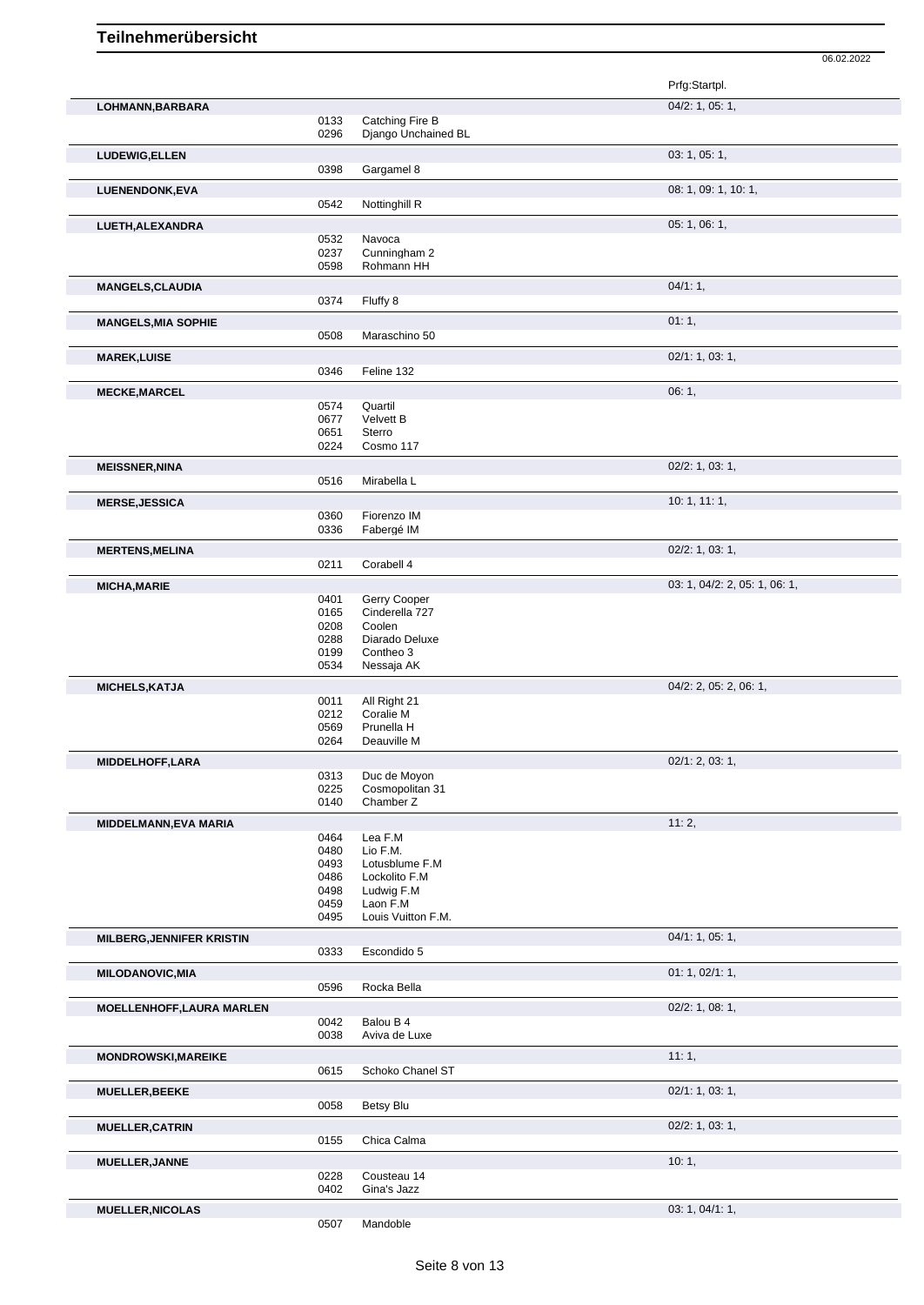Prfg:Startpl. **MUENSTER,KATHARINA** 10: 1, C'est la vie 222 **NACHTIGAELLER,GRIT** 08: 1, 09: 1, 09: 1, 09: 1, 09: 1, 09: 1, 09: 1, 09: 1, 09: 1, 09: 1, 09: 1, 09: 1, 09: 1, 09: 1, 09: 1, 09: 1, 09: 1, 09: 1, 09: 1, 09: 1, 09: 1, 09: 1, 09: 1, 09: 1, 09: 1, 09: 1, 09: 1, 09: 1, 09: 1 0045 Balvenie 4 0634 Smeralda 6 **NADOL-LIEDHEGENER DR.,DOROT** 0481 Liquoroso **1998** 1, 08: 1, Liquoroso 0482 Lissy la bonne **NAWROT,SABRINA** 10: 1, 11: 1, 0691 Wellness 52 0394 Fürst Donnerhall 4 0201 Cool Blue Eyes<br>0345 Feiner Fürst 5 0345 Feiner Fürst 5<br>0123 Casalino F 0123 Casalino F<br>0275 Der kleine I 0275 Der kleine Herzbube<br>0408 Gouden Hart FB Gouden Hart FB **NEES, CELINE** 03: 1, 04/2: 1, 03: 1, 04/2: 1, 0562 Pia SR Pia SR **NEUHAUS,MARIE** 06: 1, 06: 1, 0568 Prosecco 61 Prosecco 61 **OELKERS,MIA ZOE** 07: 1,<br>
07: 1,<br>
0682 Vincenc Vincenc **OPPENBERG,NADINE** 0356 Finest Friday 0356 **Finest Friday** 02/2: 1, 09: 1, 10: 1, **Finest Friday OVELGOENNE, KATHARINA** 11: 1, 0393 Fuggerlito Fuggerlito **PAPENFUSS,LENJA** 01: 1, 0517 Miss Malu 3 Miss Malu 3 **PEITZ, REIMUND** 05: 1, 06: 1, 06: 1, 06: 1, 06: 1, 06: 1, 06: 1, 06: 1, 06: 1, 06: 1, 06: 1, 06: 1, 06: 1, 06: 1, 06: 1, 06: 1, 06: 1, 06: 1, 06: 1, 06: 1, 06: 1, 06: 1, 06: 1, 06: 1, 06: 1, 06: 1, 06: 1, 06: 1, 06: 1, 06 **Burschi 20 PENTROP,IRMGARD** 11: 1, 0697 Winston AW 0515 Miley Millennium **PORSCHEN,EMILY** 10: 1, 1, 2002 **1, 2003** 1, 2004 1, 2004 1, 2004 1, 2004 1, 2004 1, 2004 1, 2004 1, 2004 1, 2004 1, 2004 1, 2004 1, 2004 1, 2004 1, 2004 1, 2004 1, 2004 1, 2004 1, 2004 1, 2004 1, 2004 1, 2004 1, 2004 1, 2 0503 Magic Flame 2 **PREIN,ALINA** 04/1: 1, 05: 1, 0206 Cool Princess **QUOSE,AMY** 01: 1, 0295 Disaronno 6 **RAAB,LENI LOUISA** 02/1: 2, 0688 Waomy<br>0646 Starligh Starlight 298 **RABE,ELENA-MARIELLA** 11: 1, 0047 Barcley 15<br>0420 Hasadeurs 0420 Hasadeurs Junior<br>0381 Formschön Formschön **RATZLAFF, MIA** 10: 1, 2023 Crunchy Nut M<br>0233 Crunchy Nut M 0233 Crunchy Nut M<br>0163 Cho Chang Her Cho Chang Hermida **REFFLINGHAUS, PIA** 07: 1, 0612 Satis Asti Satis Asti **REICHMANN,LENA** 05: 1, 06: 1, 06: 1, 06: 1, 06: 1, 06: 1, 06: 1, 06: 1, 06: 1, 06: 1, 06: 1, 06: 1, 06: 1, 06: 1, 06: 1, 06: 1, 06: 1, 06: 1, 06: 1, 06: 1, 06: 1, 06: 1, 06: 1, 06: 1, 06: 1, 06: 1, 06: 1, 06: 1, 06: 1, 06 Lindbergh 12 **RENNINGS,ANNA** 05: 1, 06: 1, 06: 1, 06: 1, 06: 1, 06: 1, 06: 1, 06: 1, 06: 1, 06: 1, 06: 1, 06: 1, 06: 1, 06: 1, 06: 1, 06: 1, 06: 1, 06: 1, 06: 1, 06: 1, 06: 1, 06: 1, 06: 1, 06: 1, 06: 1, 06: 1, 06: 1, 06: 1, 06: 1, 06: Cinnamon 35 **RESING,MARIE** 02/2: 1, 03: 1, 03: 1, 03: 1, 03: 1, 03: 1, 03: 1, 03: 1, 03: 1, 03: 1, 03: 1, 03: 1, 03: 1, 03: 1, 03: 1, 03: 1, 03: 1, 03: 1, 03: 1, 03: 1, 03: 1, 03: 1, 03: 1, 03: 1, 03: 1, 03: 1, 03: 1, 03: 1, 03: 1, 03 Bernie 19 **REWER,MERLE** 03: 1, 04/2: 2, 05: 1, 0231 Crispy'N Cream<br>0314 Durella 12 Durella 12 0243 Dahlia 63 **RICHTER,GERD** 03: 1, Cool Carrot **ROELLER,NEELE** 10: 1, **Blue View ROST, KATHARINA** 01: 1, 02/2: 1, 02/2: 1, 02/2: 1, 03/27 **Fleisab Eleisah** 

06.02.2022

**RUETH,KRISTINA** 02/2: 1, 03: 1,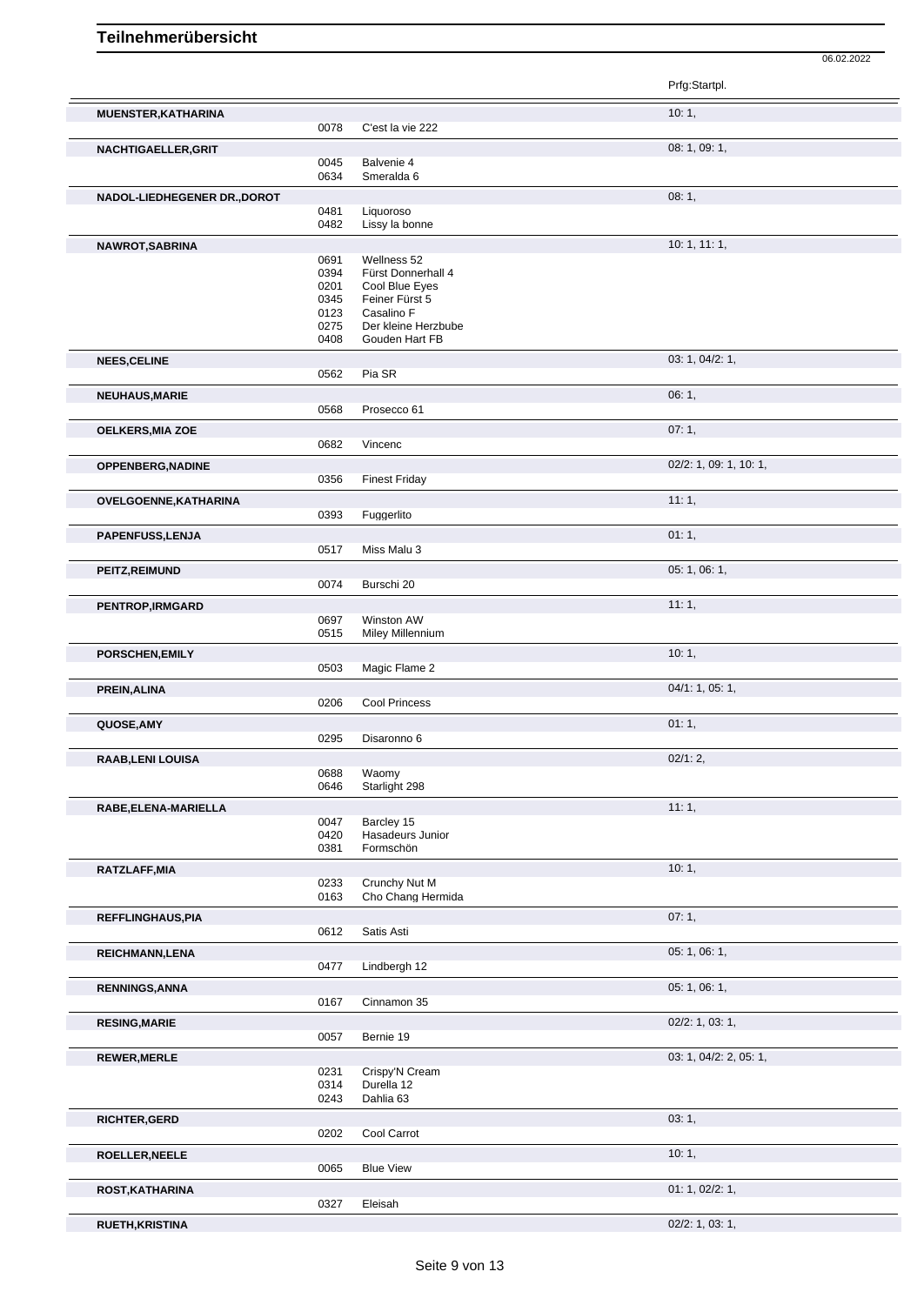|                                     |              |                                   | Prfg:Startpl.          |
|-------------------------------------|--------------|-----------------------------------|------------------------|
|                                     | 0108         | Cara Mea                          |                        |
| <b>RUSCHE, INGA</b>                 |              |                                   | 07:1,                  |
|                                     | 0161         | Chin Chello                       |                        |
| SADLOWSKI, SARAH                    | 0196         | Contendro's Boy                   | 04/2: 1, 05: 1,        |
|                                     | 0183         | Coloured my Life                  |                        |
| SCHACHTSCHABEL,LISA                 |              |                                   | 07: 1, 08: 1, 09: 1,   |
|                                     | 0692         | Wenke 190                         |                        |
| <b>SCHAPER, MIA LUCIA</b>           |              |                                   | 03: 1, 04/2: 1, 05: 1, |
|                                     | 0662<br>0380 | Top Carli<br>Forever-Paola        |                        |
| <b>SCHAPER, SASKIA</b>              |              |                                   | 02/2: 1, 09: 1,        |
|                                     | 0253         | Danny's Goldstück                 |                        |
|                                     | 0380         | Forever-Paola                     |                        |
| <b>SCHAUMANN, PETRA</b>             | 0144         | Chaplin 93                        | 03: 1, 05: 1,          |
| <b>SCHEIN, PIA</b>                  |              |                                   | 11:1,                  |
|                                     | 0376         | Flynn 28                          |                        |
|                                     | 0567         | Powerpoint de Tamise              |                        |
| SCHERENBERG, MARCEL                 | 0301         | Don Continus                      | 05: 2, 06: 2,          |
|                                     | 0171         | Cleveland 40                      |                        |
|                                     | 0580<br>0440 | Quinta 169<br>José                |                        |
|                                     |              |                                   | 07:2,                  |
| <b>SCHILLING, MARIE</b>             | 0704         | Charly                            |                        |
|                                     | 0334         | Exocet de la Boheme               |                        |
| <b>SCHILTZ, KATI</b>                |              |                                   | 02/2:1,                |
|                                     | 0368         | Flintstone D                      |                        |
| <b>SCHILTZ, THORSTEN</b>            | 0368         | Flintstone D                      | 03:1,                  |
| <b>SCHLEGEL, SINA</b>               |              |                                   | 02/2:1,                |
|                                     | 0604         | Sag niemals nie 3                 |                        |
|                                     | 0669         | Valcetto                          |                        |
| <b>SCHLOSSER, SVENJA</b>            | 0249         | Dalina 59                         | 02/2: 1,               |
| <b>SCHLUENDER, MONA</b>             |              |                                   | 03:1,                  |
|                                     | 0157         | Chica Mayor                       |                        |
| <b>SCHMITZ, MAX-TOM</b>             |              |                                   | 03: 1, 05: 1,          |
|                                     | 0558         | Perle S                           |                        |
| <b>SCHNEPPER,FREDERIK</b>           | 0028         | Api Lulu De La Mure               | 02/1: 1, 03: 1,        |
| <b>SCHNEPPER,LUISE</b>              |              |                                   | 01:1,                  |
|                                     | 0195         | Conquento                         |                        |
| <b>SCHOLBROCK, MARIE</b>            |              |                                   | 02/1: 1, 03: 1,        |
|                                     | 0539         | Nilson L                          |                        |
| <b>SCHOLZ, ANJA</b>                 | 0541         | Nordstern 122                     | 07:1,                  |
|                                     |              |                                   |                        |
| <b>SCHROEDER,LUCY-MARIE</b>         | 0265         | Dejavue OL                        | 09: 1, 10: 1,          |
| <b>SCHROLL, JULIA</b>               |              |                                   | 08:2,                  |
|                                     | 0330         | Escada 225                        |                        |
|                                     | 0268<br>0649 | Delayla 7<br>Stellar <sub>3</sub> |                        |
|                                     | 0041         | <b>Ballett's Bellissima</b>       |                        |
| <b>SCHUETTE, SINA</b>               |              |                                   | 02/2: 1, 08: 1,        |
|                                     | 0263<br>0630 | Dear Delight<br>Skarabäus Sid     |                        |
| SCHUETTERT, JOHANNA                 |              |                                   | 02/1: 1, 03: 1,        |
|                                     | 0348         | Felix GS                          |                        |
| <b>SCHULTE-BRINKMANN, FELIX</b>     |              |                                   | 02/1: 2, 03: 2,        |
|                                     | 0084         | California 144                    |                        |
|                                     | 0068         | Bonfire 83                        |                        |
| SCHULZE BEIKEL, KATHARINA           | 0436         | Inscha 26                         | 01: 1, 02/1: 1,        |
| <b>SCHULZE SCHLEITHOFF, FRANZ H</b> |              |                                   | 06:2,                  |
|                                     | 0102         | Captain Cool 15                   |                        |
|                                     | 0094         | Canada 29                         |                        |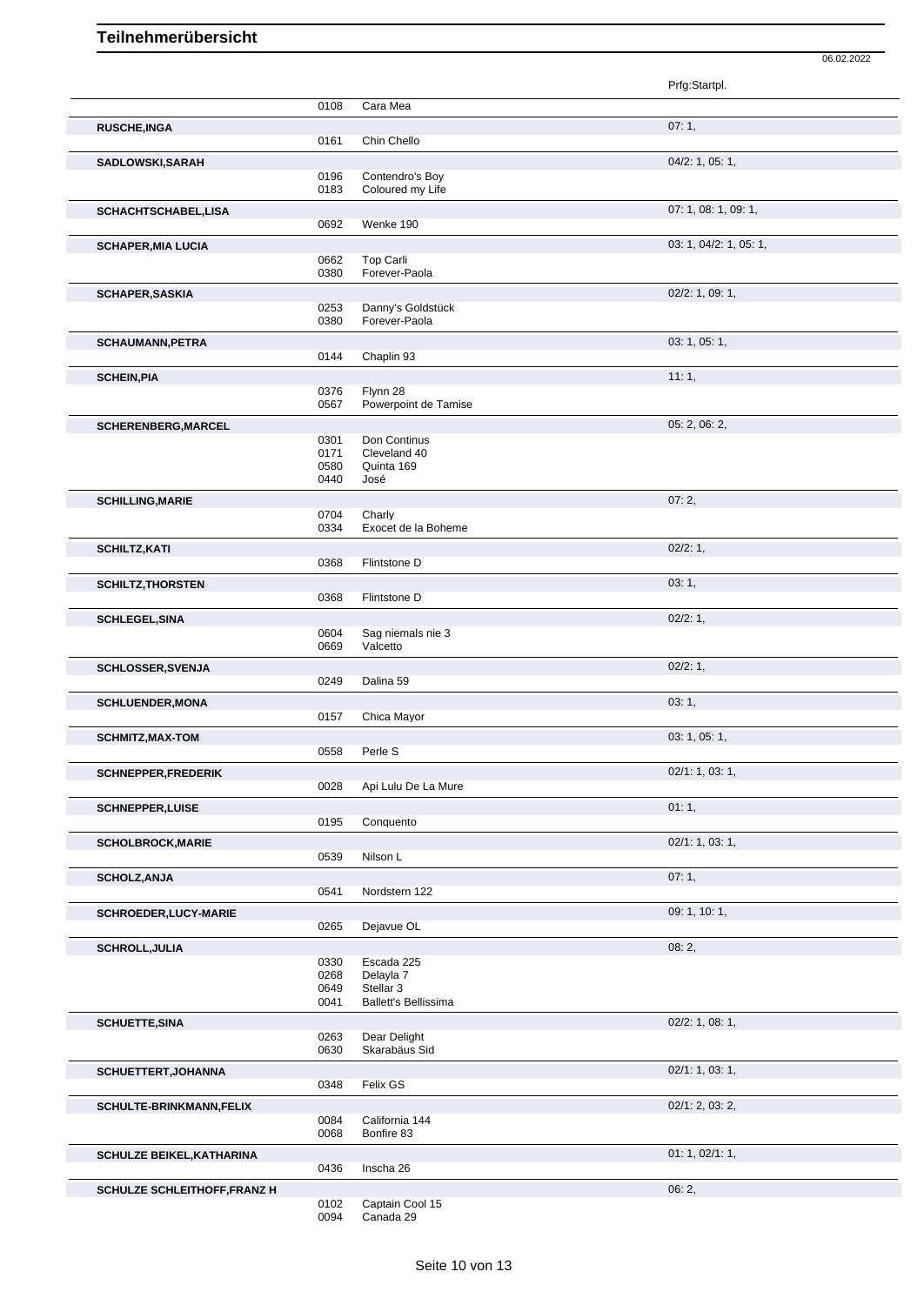|                                     |              |                                       | Prfg:Startpl.             |
|-------------------------------------|--------------|---------------------------------------|---------------------------|
|                                     | 0309         | Douglas 261                           |                           |
|                                     | 0193         | Conference                            |                           |
|                                     | 0641         | Spatz 25                              |                           |
| <b>SCHULZE SCHLEITHOFF, RICARDA</b> |              |                                       | 11:2,                     |
|                                     | 0357         | Finnland 2                            |                           |
|                                     | 0078         | C'est la vie 222                      |                           |
|                                     | 0550         | Olli's Son WE                         |                           |
|                                     | 0618         | Sergeant Pepper 49                    |                           |
|                                     | 0467<br>0593 | Lemon 46<br>Rob Roy van het Klavertje |                           |
|                                     |              |                                       |                           |
| SCHWERMANN, DORIT JOHANNA           |              |                                       | 05: 1, 06: 1,             |
|                                     | 0037         | Avatar 25                             |                           |
| <b>SCHWERT, LAURA</b>               |              |                                       | 02/1: 2, 09: 1,           |
|                                     | 0344         | Fein Cera S                           |                           |
|                                     | 0418         | Haribo 62                             |                           |
| <b>SCHWERT, MARIE</b>               |              |                                       | 01:1,07:1,                |
|                                     | 0557         | Pepe 284                              |                           |
|                                     | 0172         | Clooney 101                           |                           |
|                                     | 0344<br>0418 | Fein Cera S<br>Haribo 62              |                           |
|                                     |              |                                       |                           |
| <b>SICKMANN,LEONIE</b>              |              |                                       | $04/2$ : 1, 05: 1, 06: 1, |
|                                     | 0012<br>0305 | Amantus 3<br>Dora Diamant             |                           |
|                                     | 0198         | Contessa 223                          |                           |
|                                     |              |                                       |                           |
| SOMMER, SILKE                       | 0421         | Heavens Light 2                       | $02/2:1$ ,                |
|                                     |              |                                       |                           |
| SPELLMEYER, LARA                    |              |                                       | 09:1,                     |
|                                     | 0035         | Astaire 40                            |                           |
| <b>STEFFEN, ANNA</b>                |              |                                       | 08:1,                     |
|                                     | 0416         | Happiness 29                          |                           |
| <b>STEILING, FRANK</b>              |              |                                       | $02/2$ : 1, 03: 1,        |
|                                     | 0162         | Chivas LM                             |                           |
|                                     | 0658         | Swank Man                             |                           |
|                                     | 0363         | <b>First Fritz</b>                    |                           |
|                                     | 0145         | Charan E                              |                           |
| STEINKEMPER, FRANZ-JOSEF            |              |                                       | 04/1: 1, 05: 1,           |
|                                     | 0627         | Sirius Black 44                       |                           |
| <b>STEINKUHL, JULIUS GOTTFRIED</b>  |              |                                       | 03:1,                     |
|                                     | 0661         | <b>Tilda Marie</b>                    |                           |
| <b>STERTHAUS, ROMY</b>              |              |                                       | 11:1,                     |
|                                     | 0063         | Blair 2                               |                           |
|                                     |              |                                       | 09:1,                     |
| <b>STOCK, VANESSA</b>               | 0194         | Conny 354                             |                           |
|                                     |              |                                       |                           |
| <b>STOEVER, MARKUS</b>              |              |                                       | 04/1: 1, 05: 1,           |
|                                     | 0111         | Caribian Star S                       |                           |
| STOLZENBURG, JENNIFER               |              |                                       | 08:1,                     |
|                                     | 0241         | D'Lay                                 |                           |
|                                     | 0355         | <b>Finest Fantasy</b>                 |                           |
| STRANGHOENER, LISA-CHRISTIN         |              |                                       | 05:1,                     |
|                                     | 0400         | Germo                                 |                           |
| STREMMER, MERLE-JOY                 |              |                                       | 04/1: 1, 05: 1,           |
|                                     | 0451         | La pura Vida HL                       |                           |
| <b>STRICKLING, ISABELLE</b>         |              |                                       | 04/1:1,                   |
|                                     | 0293         | Dilia 3                               |                           |
|                                     |              |                                       |                           |
| STRIETHOLT, ANTONIA                 |              |                                       | 07:2,                     |
|                                     | 0343         | Feelina 4                             |                           |
|                                     | 0110         | Cara-Donna 4                          |                           |
| SUDE, RALF                          |              |                                       | 05:1,                     |
|                                     | 0165         | Cinderella 727                        |                           |
| <b>SUEMNICK, JANA</b>               |              |                                       | 08: 1, 09: 1,             |
|                                     | 0445         | Kibara 3                              |                           |
| <b>SULT, JORDIS ELINA</b>           |              |                                       | 02/1: 1, 03: 1,           |
|                                     | 0509         | Marcristo TF                          |                           |
|                                     |              |                                       | 11:1,                     |
| TAUBER, FRIEDA                      | 0599         | Rolex 99                              |                           |
|                                     | 0585         | Quotenknaller                         |                           |
|                                     | 0485         | Livino                                |                           |
| TERHOEVEN-URSELMANS, MARA A         |              |                                       | 04/2: 1, 05: 2, 06: 1,    |
|                                     | 0009         | Alexa 427                             |                           |
|                                     | 0204         | Cool girl 8                           |                           |
|                                     |              |                                       |                           |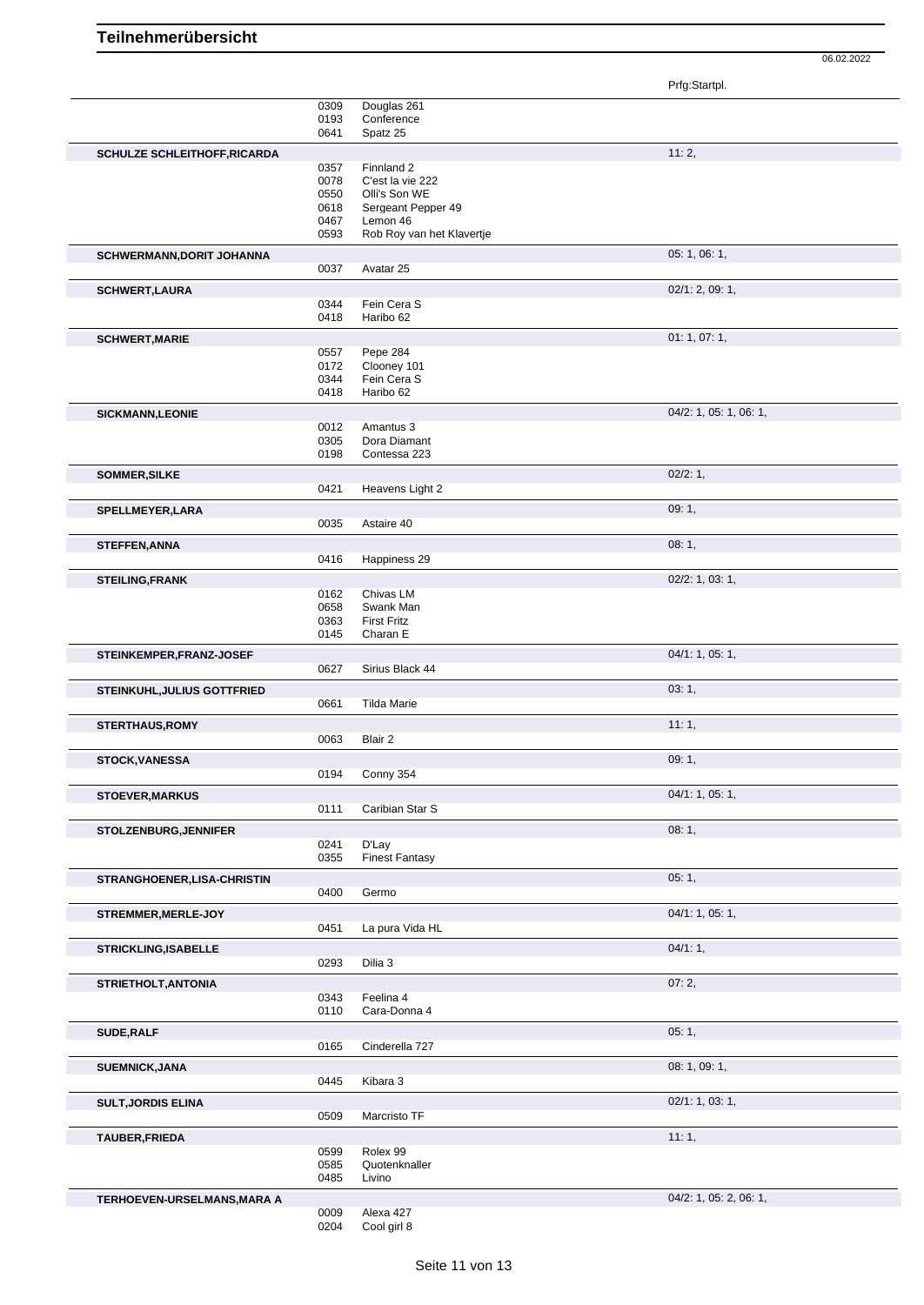|                                   |              |                                                   | Prfg:Startpl.                 |
|-----------------------------------|--------------|---------------------------------------------------|-------------------------------|
|                                   | 0085         | Calimero 771                                      |                               |
|                                   | 0443         | Kermit 23                                         |                               |
| TERHOEVEN-URSELMANS, PHILIP       |              |                                                   | 05: 1, 06: 1,                 |
|                                   | 0009         | Alexa 427                                         |                               |
|                                   | 0204<br>0443 | Cool girl 8<br>Kermit 23                          |                               |
|                                   |              |                                                   |                               |
| <b>TEUPE, NADINE</b>              | 0554         | Paul G                                            | 04/1:1,                       |
|                                   |              |                                                   |                               |
| <b>THEWES, ANNA</b>               | 0544         | Now-or-never 3                                    | 08:1,                         |
| <b>TIEMANN, MAJA</b>              |              |                                                   | 08:1,                         |
|                                   | 0405         | Global Game AT                                    |                               |
| <b>TOK, HELENA</b>                |              |                                                   | 04/1: 1, 05: 1,               |
|                                   | 0169         | Cleo 244                                          |                               |
| <b>TOPP,CARINA</b>                |              |                                                   | 03: 1, 04/1: 1,               |
|                                   | 0100         | Capriano HG                                       |                               |
| <b>TRETTIN, KATHLEEN</b>          |              |                                                   | $02/2$ : 1, 03: 1,            |
|                                   | 0648         | Stella Rouge                                      |                               |
| <b>TVRDY, ELENI</b>               |              |                                                   | 02/1: 1, 03: 1,               |
|                                   | 0397         | Gallileo By Lux-Horses                            |                               |
| <b>TVRDY, ELISABETH</b>           |              |                                                   | 02/1: 1, 03: 1,               |
|                                   | 0579         | Quinncy 2                                         |                               |
| <b>TWENTS, CARINA</b>             |              |                                                   | 08: 1, 10: 1,                 |
|                                   | 0613         | Scaramanga 9                                      |                               |
| <b>UETRECHT, SARA SOFIA</b>       |              |                                                   | 02/1: 1, 03: 1,               |
|                                   | 0223<br>0316 | Corvin 23<br>Dzeko TF                             |                               |
| URBAIN, JULIA                     |              |                                                   | 01:1,                         |
|                                   | 0563         | Picasso 500                                       |                               |
| UTHMANN-STEILING, KATHRIN         |              |                                                   | 10:1,                         |
|                                   | 0162         | Chivas LM                                         |                               |
|                                   | 0658         | Swank Man                                         |                               |
|                                   | 0363<br>0145 | <b>First Fritz</b><br>Charan E                    |                               |
| VALKOVA, MAGDALENA                |              |                                                   | 02/1: 1, 03: 1,               |
|                                   | 0281         | Diabolo's Dynamite                                |                               |
| <b>WAGNER,LORELEY</b>             |              |                                                   | 08:1,                         |
|                                   | 0078         | C'est la vie 222                                  |                               |
|                                   | 0061<br>0467 | Bill Bo 7<br>Lemon 46                             |                               |
|                                   | 0593         | Rob Roy van het Klavertje                         |                               |
| <b>WAHLE, STEFANIE</b>            |              |                                                   | 08: 1, 09: 1,                 |
|                                   | 0600         | Romantic Melody O                                 |                               |
|                                   | 0371         | Florina SW                                        |                               |
| <b>WEGENER, BURKHARD</b>          |              |                                                   | 02/2:1,                       |
|                                   | 0176         | Coconut Jump                                      |                               |
| <b>WEICHERT, ANNA SOPHIE</b>      |              |                                                   | $04/2$ : 2, 05: 2,            |
|                                   | 0529<br>0586 | Nashville's First Lady WH<br>Ready for Cornflakes |                               |
|                                   | 0149         | Chattanuga Chu Chu                                |                               |
| <b>WELLER, ANNA LEA</b>           |              |                                                   | 03:1,                         |
|                                   | 0385         | Freaky Shadow                                     |                               |
|                                   | 0430         | Hugo 128                                          |                               |
| <b>WEWERINCK-SCHERING,FRANZIS</b> |              |                                                   | 09: 1, 10: 1,                 |
|                                   | 0636<br>0505 | Soma Bay 2<br>Majesty D                           |                               |
|                                   | 0593         | Rob Roy van het Klavertje                         |                               |
| <b>WIED, MIRIAM</b>               |              |                                                   | 03: 1, 08: 1,                 |
|                                   | 0229         | Crazy Alice 3                                     |                               |
|                                   | 0488         | Look at me 97                                     |                               |
| <b>WIESCHER, PATRICIA</b>         |              |                                                   | 03:1,                         |
|                                   | 0471         | Levita W                                          |                               |
| <b>WIESNER, CONSTANZE</b>         |              |                                                   | 02/2: 1, 03: 1, 08: 1, 10: 1, |
|                                   | 0118         | Carmelito 8                                       |                               |
| <b>WILL, HENRIKE</b>              |              |                                                   | 11:1,                         |
|                                   | 0364         | Flavio M                                          |                               |
| <b>WINKLER, KLAUS</b>             | 0592         | Rita Rantanplan                                   | 05:1,06:1,                    |
|                                   |              |                                                   |                               |